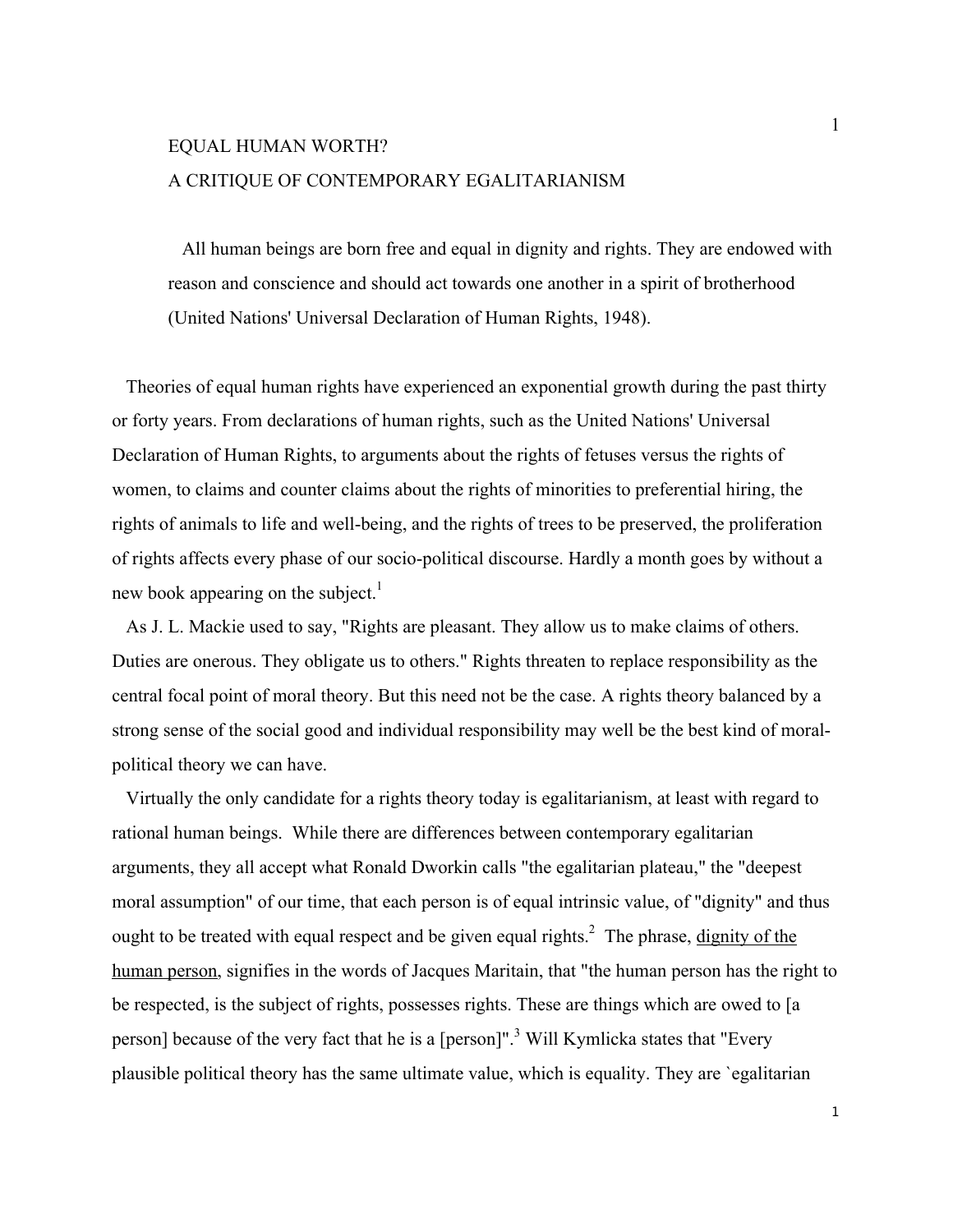theories.'"4

Ronald Green says that egalitarianism is the presupposition for morality itself, the precondition of moral discourse and the necessary first assumption of any moral system, whatever its resultant values.<sup>5</sup> Political theories as diverse as Robert Nozick's Libertarianism, John Rawls' Liberalism, Peter Singer's Utilitarianism and Kai Nielsen's Marxism all share the notion that each person matters and matters equally.

 What distinguishes most contemporary egalitarianism from earlier natural law models is its self-conscious secularism. There is no appeal to a God or a transcendental realm. Although Kant's doctrine of Ends ("Human beings qua rational have an inherent dignity and so ought to treat each other as ends and never merely as means") is the touchstone of most egalitarians, they generally distance themselves from the metaphysical grounding of Kant's doctrine. In the words of Dworkin, contemporary egalitarianism is "metaphysically unambitious."<sup>6</sup> Yet it may well be that without some deeper metaphysical underpinnings equal rights theories fail to persuade thoughtful persons.

 If a deconstructed Kant is the father of contemporary egalitarians, their enemies are Aristotle and Thomas Hobbes. Aristotle thought that humans were essentially unequal, depending on their ability to reason. Hobbes rejected the notion of humans having any intrinsic worth at all. "The value or worth of a man is, as of all other things, his price -that is to say, so much as would be given for the use of his power - and therefore is not absolute but a thing dependent on the need and judgment of another."<sup>7</sup>

In this paper I want to examine the principal arguments for equal human rights given by contemporary egalitarians. Specifically, I want to explore the basis for attributing equal worth to all human beings or all minimally rational persons, since it is the doctrine of equal worth that undergirds most egalitarian theories of both rights and justice. In Part One I argue that in their present form none of the arguments given for the doctrine of equal human worth are sound. In Part Two I suggest that the doctrine of equal human worth has its home in a deeper metaphysical system than secular egalitarians are able to embrace: non-natural systems, not necessarily religious, but typically so. My conclusion is that on the secularist's naturalistic assumptions,

2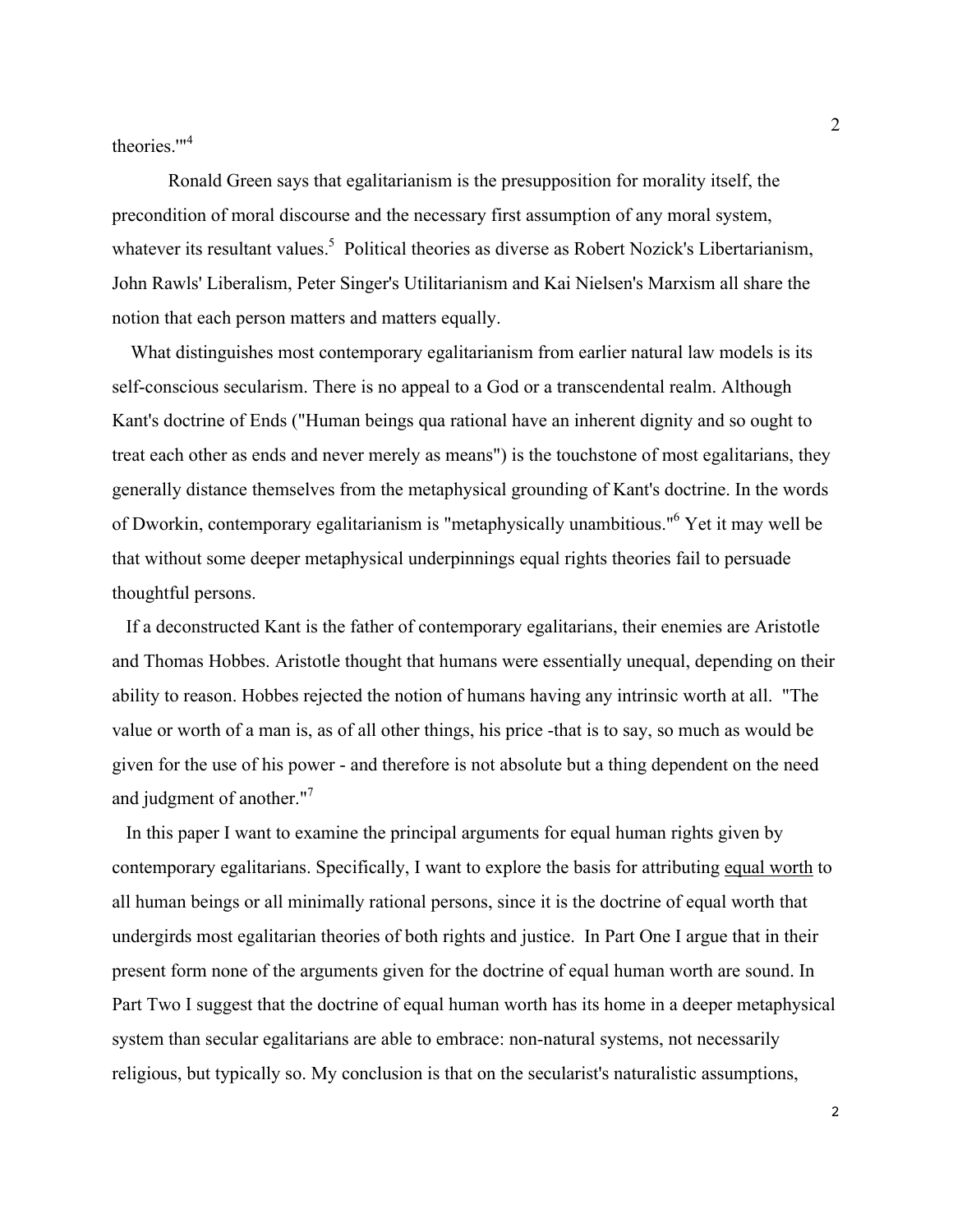there is reason to give up egalitarianism altogether.

#### **PART I Contemporary Secular Arguments for Equal Human Worth**

 Ten arguments (or strategies) for equal human rights based on equal human worth appear in current philosophical literature. They are: (1) The Presumption Argument; (2) The Properly Basic Belief Strategy; (3) The Existential Strategy; (4) The Libertarian Argument; (5) The Family Argument; (6) The Pragmatic Argument; (7) The Utilitarian Argument; (8) The Coherentist Argument; (9) The Rational Agency Argument; and (10) The Argument from Moral Personality. Let me briefly describe them and point out their deficiencies. I regret the cursory treatment of important theories, but my purpose is primarily to show how little attention has been paid to justifying the egalitarian plateau. Having until recently simply taken egalitarianism for granted, I now am puzzled by this idea or ideal and wonder whether it's simply a left over from a religious world view now rejected by all of the philosophers discussed in this essay. At any rate, my discussion is meant to be exploratory and provocative, not the final word on the subject.

(1) The Presumption of Equality Argument.

R. S. Peters, Stanley Benn, Monroe Beardsley, E. F. Carritt, and James Rachels interpret equal worth in terms of equal consideration or impartiality and argue that there is a presumption in favor of treating people equally. "All persons are to be treated alike, unless there are good reasons for treating them differently."<sup>8</sup> But there are problems. First of all, this type of egalitarianism is unduly formal. It lacks a material criterion or metric to guide deliberation. One might as well say that "all sentient beings should be treated alike, unless there are good reasons for treating them differently." The formula only shifts the focus onto the idea of good reasons. We need to know by virtue of what material criterion people are to be treated equally or differently. What are the material criteria? Need, effort, contribution, intelligence, sentience, self-consciousness, or moral merit? And if there is more than one, how do we weight them in various circumstances? As far as I know, the problem of material criteria has not been solved.

 Plato's hierarchical theory and Aristotle's aristocracy could accommodate this formal notion of equality (treating equals equally and unequals unequally), and even Hitler could have used it to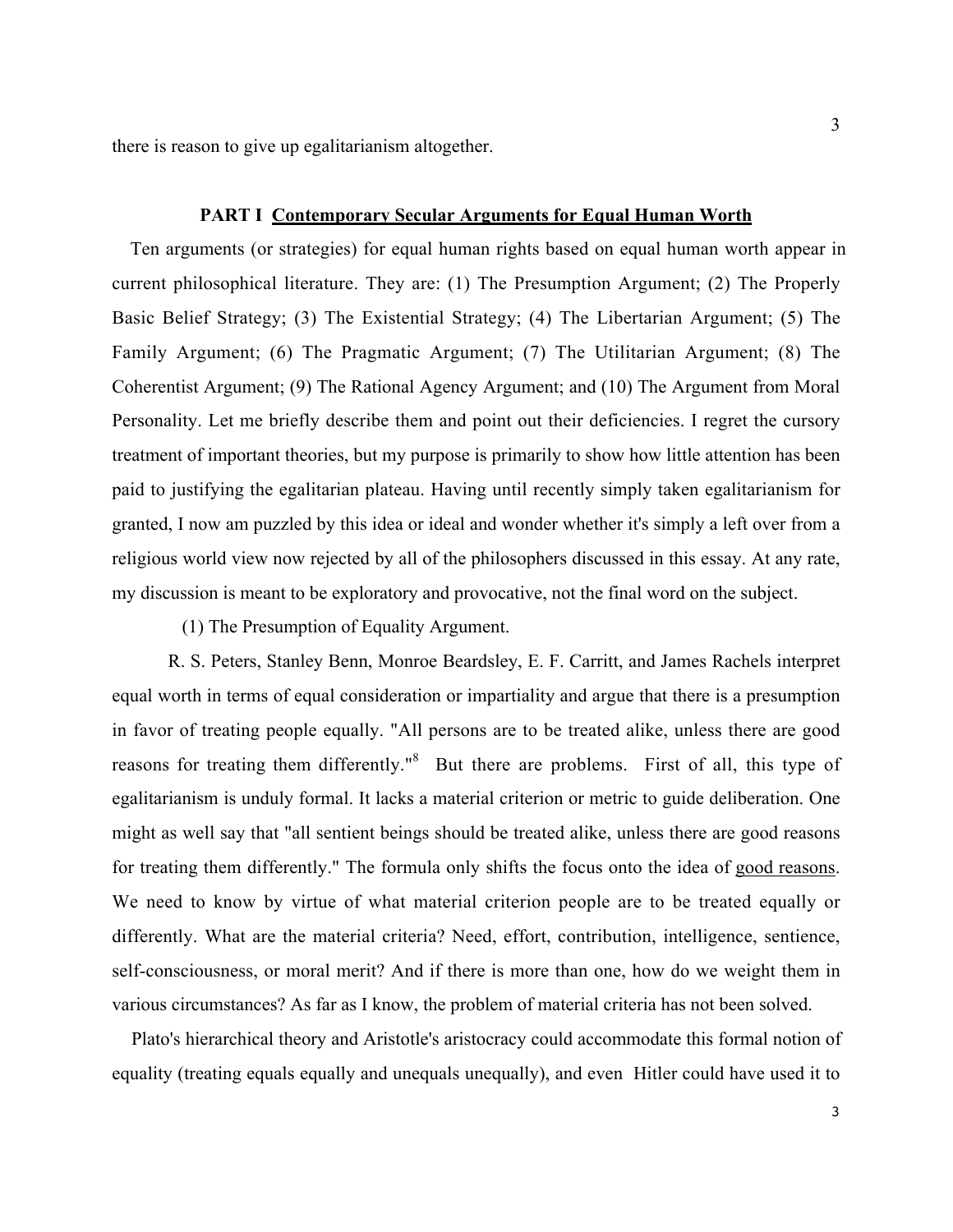justify his atrocities. Inegalitarians simply claim that there is a good reason for unequal treatment of human beings. They are of unequal worth.

The presumption of equality argument reduces to the notion of impartiality (what R. M. Hare calls "universalizability") and is not really an egalitarian argument at all. It makes no restrictions upon what reasons may be given to warrant inequalities. It merely prescribes that we not act arbitrary, but consistently. We should make our discriminations according to a proper standard, but doing so does not commit us to egalitarianism. For all rational action is governed by the idea of consistency.

Furthermore, there seems something arbitrary about the Presumption Argument. Why should we start off with a bias towards equality and not inequality? Why don't we have a principle presuming unequal treatment: "All persons are to be treated unequally unless there is some reason for treating them equally"? Neither a presumption of equality nor one of inequality is necessary, though there may be pragmatic or utilitarian considerations that incline us to opt for a presumption of equality rather than inequality. We will consider those strategies later.

#### 2. The Properly Basic Belief Strategy.

 Sometimes, no argument at all is given for the claim of equal human worth and the equal human rights that flow from it. Ronald Dworkin begins Taking Rights Seriously with a rejection of metaphysical assumptions.

 Individual rights are political trumps held by individuals. Individuals have rights when, for some reason, a collective goal is not a sufficient justification for denying them what they wish, as individuals, to have or to do, or not a sufficient justification for imposing some loss or injury upon them. That characterization of a right is, of course, formal in the sense that it does not indicate what rights people have or guarantee, indeed, that they have any. But it does not suppose that rights have some special metaphysical character, and the theory defended in these essays therefore departs from older theories of rights that do rely on that supposition (p. xi, italics mine).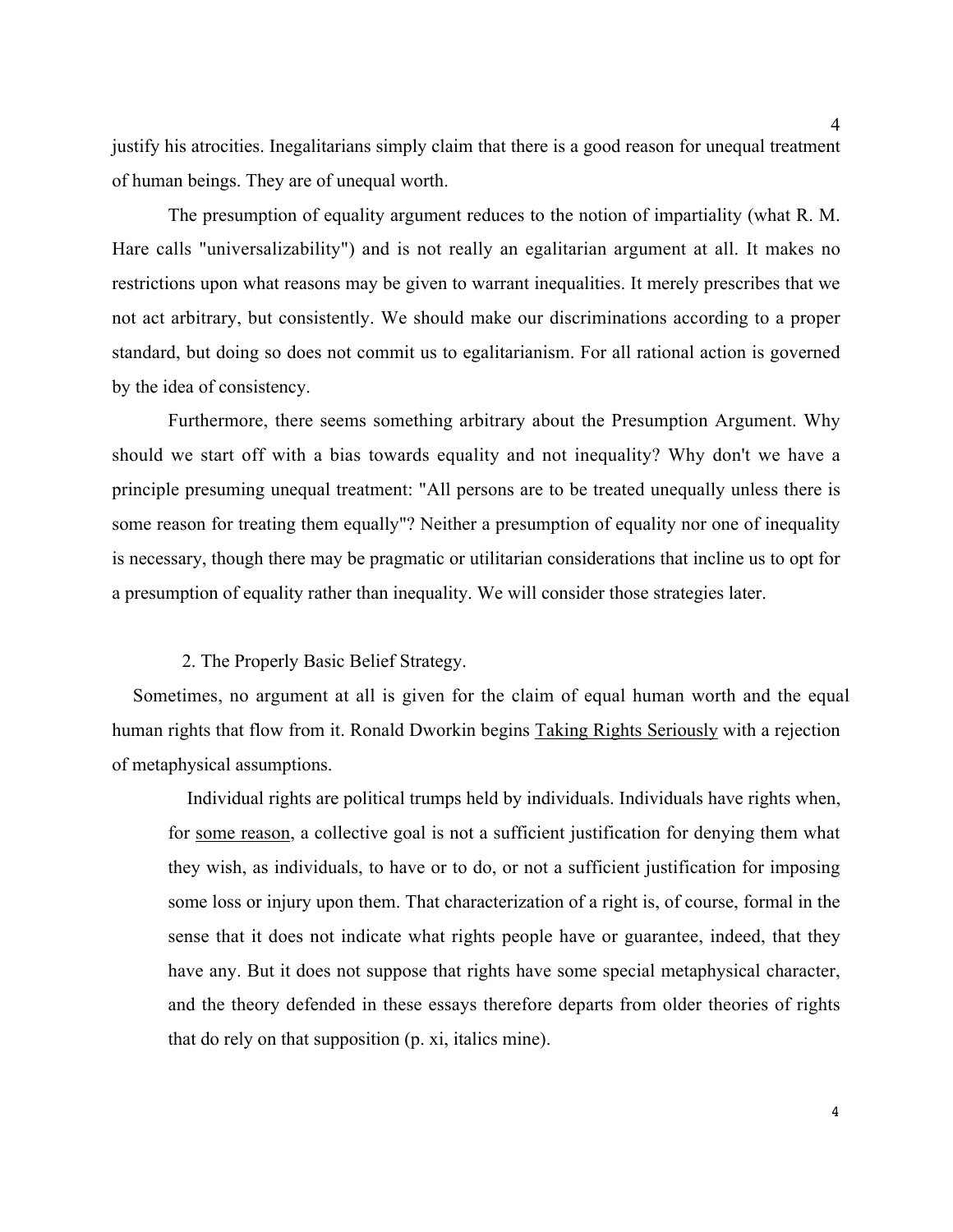Nowhere in his book does Dworkin parse out the notion of "some reason" to override "collective goals." It is a given. The notion of equal human rights based on equal human worth simply becomes the assumption that replaces earlier religious or Kantian metaphysical

assumptions. Every plausible political theory is egalitarian in that it holds that all members of the community have a right to equal concern and respect. "The Deepest Moral Assumption: the assumption of a natural right of all men and women to an equality of concern and respect, a right they possess not in virtue of birth or characteristic or merit or excellence but simply as human beings with the capacity to make plans and give justice."<sup>9</sup> In other words, we don't need to argue for this thesis. In a series of lengthy articles on welfare and resource egalitarianism Dworkin simply assumes the ideal of equality: that "people matter and matter equally."

Dworkins' view seems similar to what Alvin Plantinga calls "a properly basic belief," a foundational belief which doesn't need any further justification. But whatever merits this strategy has for religious beliefs, it seems unsatisfactory when employed to justify moral and political equality. At the very least, we should want to know why the capacity to "make plans and give justice" grants all and only humans equal concern and respect.

# 3. The Existential Strategy.

 Closely related to Dworkins' view is Kai Nielsen's "Radical Egalitarianism", which holds that the ideal of equal human life prospects is something to which we arbitrarily, that is, existentially, choose to commit ourselves. It enjoins treating equal life prospects as both a goal to be aimed at and a right to be claimed, but one cannot rationally justify these commitments.

Instead of putting out, "All people are of equal worth regardless of merit?" as some kind of mysterious truth-claim which appears in fact to be at best groundless and at worst false, would it not have been clearer and less evasive of the human-rights advocate simply to remark that he starts with a commitment on which he will not bend, namely a commitment to the treatment of all people as beings who are to have quite unforfeitably an equality of concern and respect? It is that sort of world that he or she most deeply desires and it is there that he stands pat. There are other equally intelligible and no doubt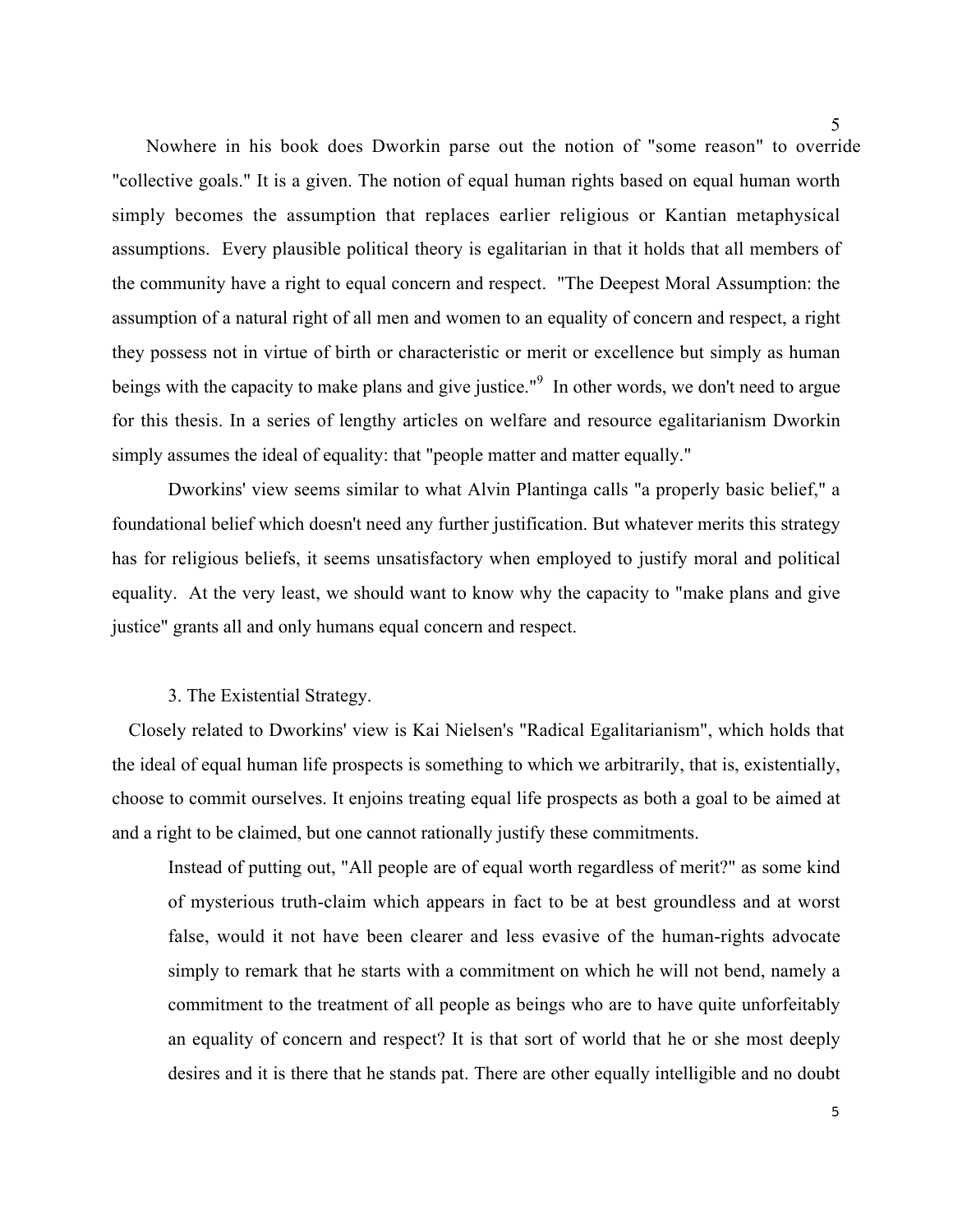equally rational, moral points of view that do not contain such commitments. But it is with such a commitment that he takes his stand.<sup>10</sup>

Nielsen claims that it is "a great Kantian illusion" to think that one can or should justify our moral views through reason. These views are ultimate commitments, more basic than any of our other beliefs, so they are the grounds of belief which themselves cannot be justified, but must be chosen. That is where he distinguishes himself from Dworkin, who sees equality as a properly basic intuition.<sup>11</sup> Nielsen sees it as an existential and arbitrary choice. Nielsen continues:

 I do not know how anyone could show this belief to be true - to say nothing of showing it to be self-evident - or in any way prove it or show that if one is through and through rational, one must accept it.... A Nietzschean, a Benthamite, or even a classist amoralist who rejects it cannot thereby be shown to be irrational or even in any way necessarily to be diminished in his reason. It is a moral belief that I am committed to...[and which leads] to some...form of radical egalitarianism.<sup>12</sup>

In other words, equal human worth is a posit of secular faith, but a faith that seems to suffer from counter-examples: the apparent inequalities of abilities of every sort. Furthermore, many moral and political philosophers, myself included, believe that we can provide rational support our moral and political beliefs. Nothing Nielsen says shows why we must resort to arbitrary existential leaps, but if this is all that can be said for egalitarianism, then the inegalitarian is quite safe. Since he or she doesn't choose to make the leap of faith into the religion of egalitarianism, we have a stand-off. But such a stand-off is hardly compelling grounds for demanding universal human rights based on equal human worth.

These first three types of egalitarianism can hardly be called arguments at all. Presumption arguments simply presume, properly basic beliefs stipulate, and existential choices do not claim rational justification. These theories already suppose egalitarian foundations. We turn to more substantive efforts.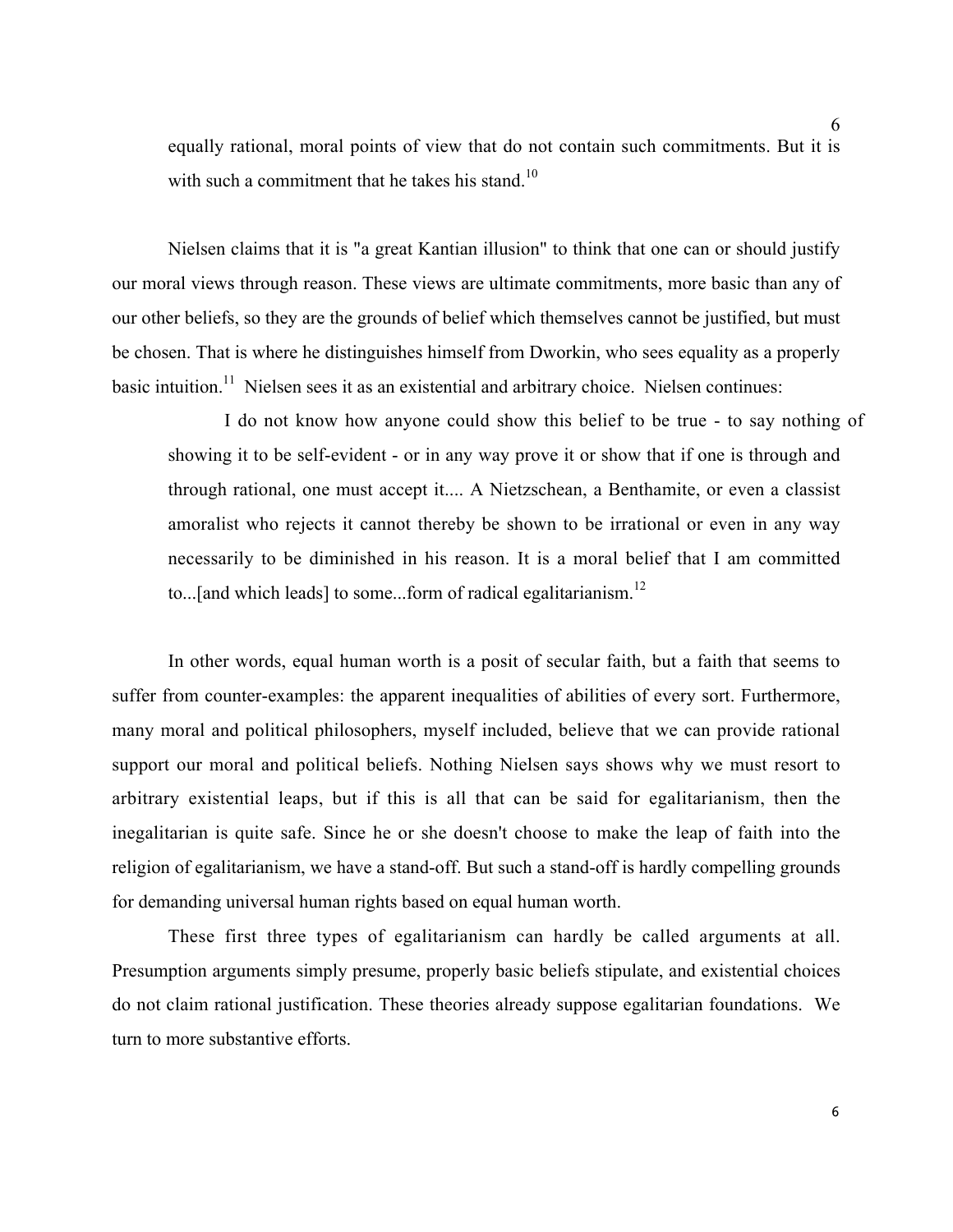#### 4. The Libertarian Argument.

 At the other end of the political spectrum from Nielsen's Socialism with a rich panoply of positive welfare rights is the Libertarian idea that there is only one natural right: the negative equal right not to be interfered with. Robert Nozick, like Dworkin, simply assumes such a natural right. "Individuals have rights, and there are things no persons or groups may do to them (without violating their rights)." But unlike Dwrokin, Nozick believes that only the minimal state, which protects the individual "against force, theft, fraud, [the breaking] of contracts, and so on, is justified."<sup>13</sup> An equal and absolute right to self-ownership gives people an absolute right to their justly acquired property. Tibor Machan formulates the Libertarian position in this way: "In short, a just human community is one that first and foremost protects the individual's right to life and liberty--the sovereignty of human individuals to act without aggressive intrusion from other human beings. $14$ 

On the face of it, after the rhetoric of absolute rights to property is deflated (Nozick wrongly supposes that the notion of self-ownership entails this absolute right), Libertarian arguments come down to little more than the back side of an ultra-minimalist morality, one which sets up as its single principle: Do no unnecessary harm. But this by itself doesn't even distinguish humans from animals. We shouldn't cause harm to anyone without a moral justification.

Machan separates himself from Libertarians like Nozick, who does not offer arguments for natural rights, and John Hospers, who is a metaphysical determinist and grounds his political Libertarianism in metaphysical Libertarianism. For Machen it is our ability to act freely (contracausally) that separates humans from other animals and gives us value.

This seems a promising move, a departure from the mainstream rejection of metaphysics, but it has problems. The first is that the Libertarian (contra- causal) notion of freedom seems mysterious and hard to argue for. It seems to presuppose a notion of the self that is metaphysically richer than the physicalist version held by most compatibilists; though if we grant a transcendent notion of agency, the Libertarian notion will be more promising. However, it will probably not be secular in the usual meaning of that term (as disclaiming a notion of the spiritual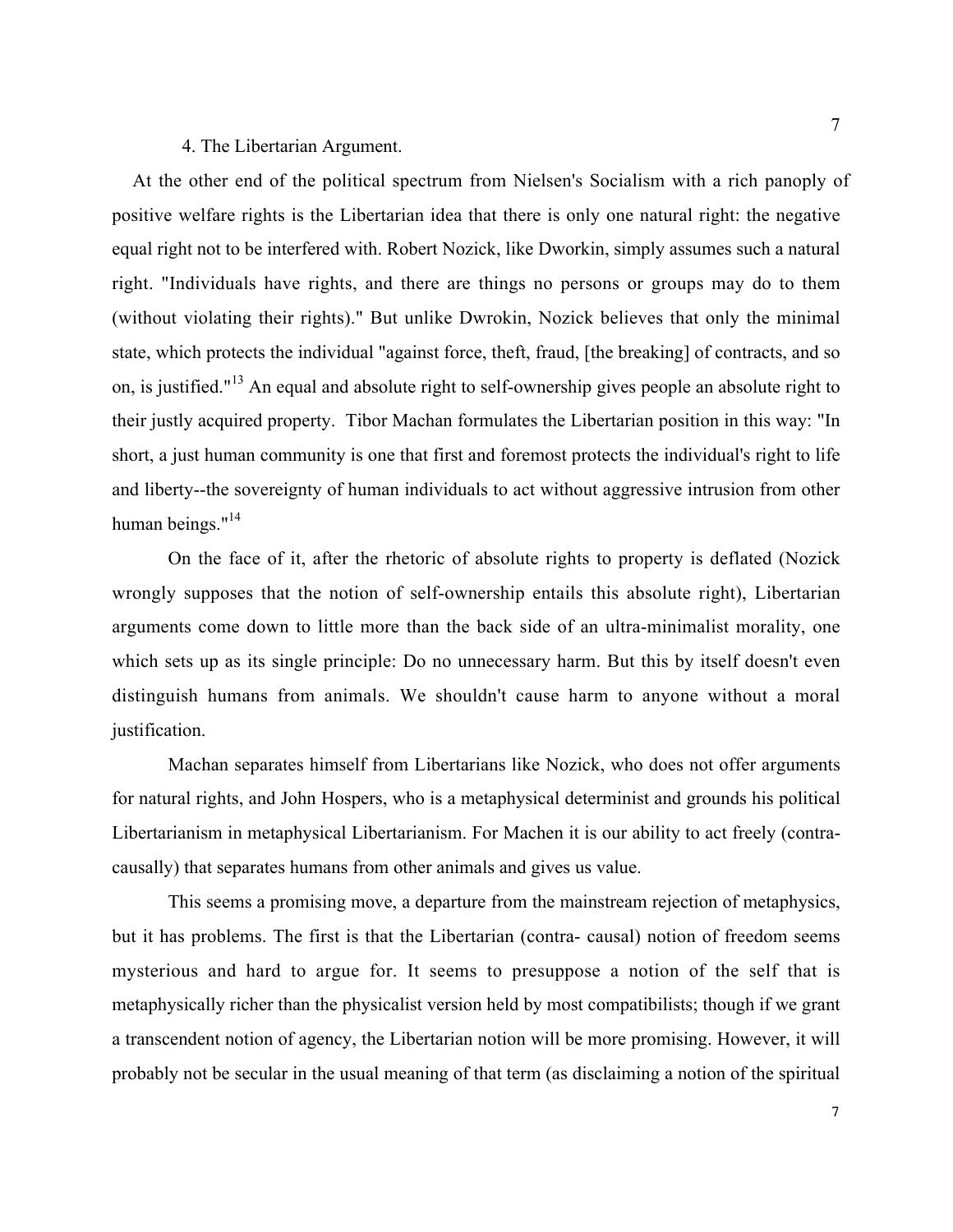or transcendent).

Secondly, even if the property of libertarian free will is granted, still if it has nothing to choose, it is of little practical value. By increasing a person's opportunities (through non-Libertarian institutions like public education and welfare economics) we enable free will to be exercised.

Thirdly, it seems that people are unequally free. Some people deliberate with great ease and accuracy, while others become muddled in emotion. Some choose according to the best reasons available, while others suffer from weakness of will. Some plan their lives according to long term goals and are able to execute those plans with consummate skill, while others are driven by circumstances, short term goals, and impulse. So Libertarianism is not obviously egalitarian. Even if we all possess some free will, we do not possess it equally.

 There seems no reason on Libertarian premises to value all humans equally. Here David Gauthier's Libertarian theory of "morals by agreement" is more consistent with a secular world view. People do not have inherent moral value. Indeed, there are no objective values. Values are simply subjective preferences of different individuals, and the "moral artifice" is a merely a convention which is mutually advantageous. We refrain from coercing or harming, not because people have inherent equal dignity, but because it is not mutually advantageous to do so.<sup>15</sup>

5. The Family Metaphor.

Gregory Vlastos in his celebrated article "Justice and Equality," appeals to the metaphor of a `loving family' to defend his egalitarianism. Vlastos has us imagine that we are visited by a Martian unfamiliar with our customs who asks us why we hold to the ideal of equal human rights. Vlastos replies, "Because the human worth of all persons is equal, however unequal may be their merit."<sup>16</sup>

 The moral community is not a club from which members may be dropped for delinquency. Our morality does not provide for moral outcasts or half- castes. It does provide for punishment. But this takes place within the moral community and under its rules. It is for this reason that, for example, one has no right to be cruel to a cruel person.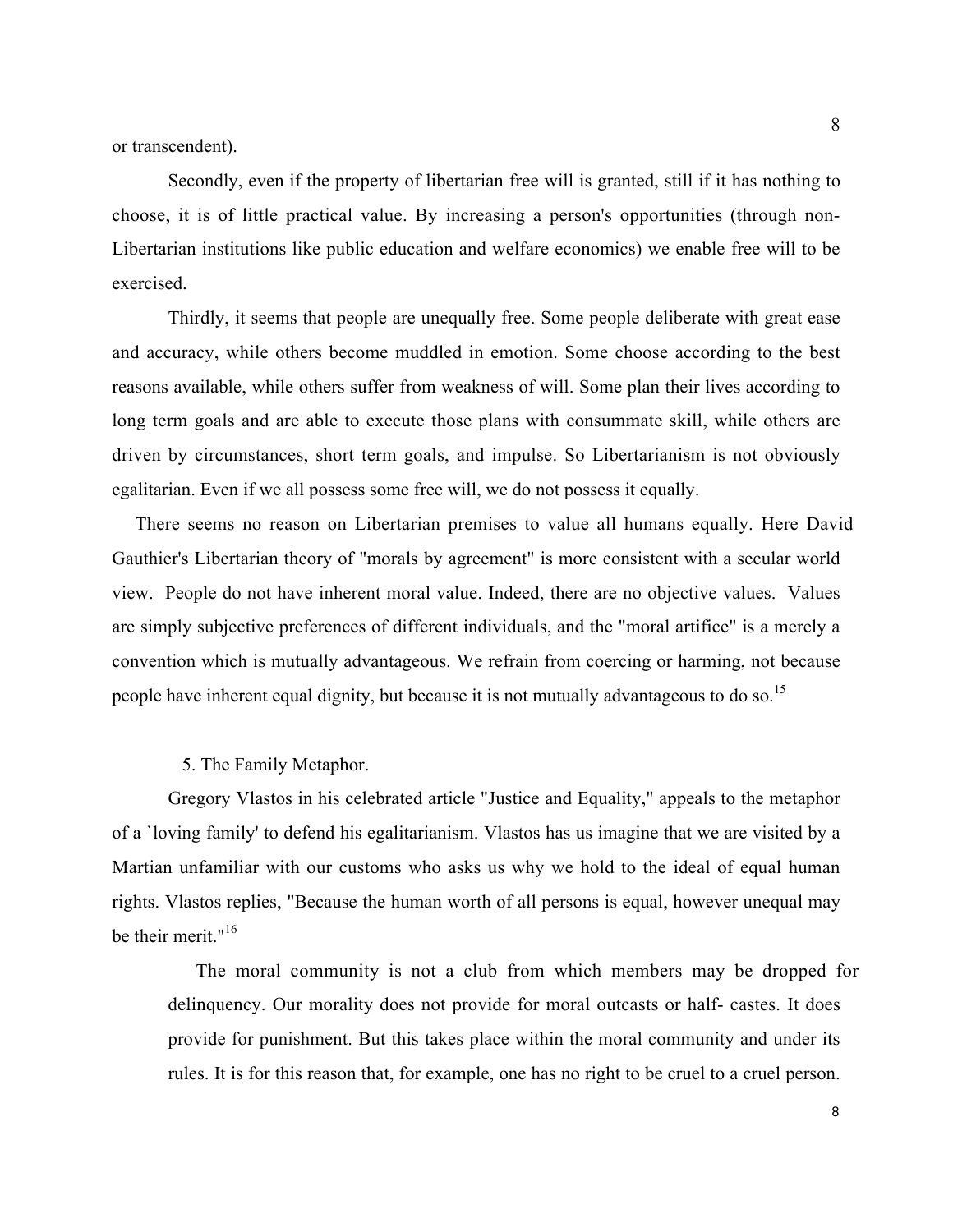His offence against the moral law has not put him outside the law....The pain inflicted on him as punishment for his offence does not close out the reserve of goodwill on the part of all others which is his birthright as a human being; it is a limited withdrawal for it....[The] only justification [of human rights is] the value which persons have simply because they are person: their 'intrinsic value as individual human beings,' as Frankena calls it; the 'infinite value' or the 'sacredness' of their individuality, as others have called it (p. 48).

Vlastos distinguishes gradable or meritorious traits from non-gradable but valuable traits and says that talents, skills, character and personality belong to the gradable sort, but that our humanity is a non-gradable value. Regarding human worth all humans get equal grades. In this regard, human worth is like love. "Constancy of affection in the face of variations of merit is one of the surest tests of whether a parent does love a child." But the family metaphor, which is the closest Vlastos come to providing an argument for his position, needs further support. It is not obvious that all humans are related to each other as members of a family. If we're all brothers and sisters, who's the parent? By virtue of what property in human beings do we obtain value? Vlastos doesn't tell us. To the contrary, if we evolved from other animals, there no more reason to think that we are siblings to all humans than to think that we are siblings to apes and gorillas.

Note that Vlastos offers as evidence for equal worth the fact that "no one has a right to be cruel to a cruel person." But surely these are not evidences for equality, for we shouldn't be cruel - without justification - to anyone, animal or human. Aristotle, certainly no egalitarian, regarded cruelty as a vice.

Nor does the gradable - nongradable distinction make a difference here. There are nongradable properties: all members of the set of books or cats may possess the nongradable property of being equally books or cats, but we can still grade members with respect to specific interests or standards and say from the point of view of aesthetic value some books and cats are better than others. Likewise, we may agree that all homo sapiens equally are homo sapiens but insist that within that type there are important differences which include differences in value.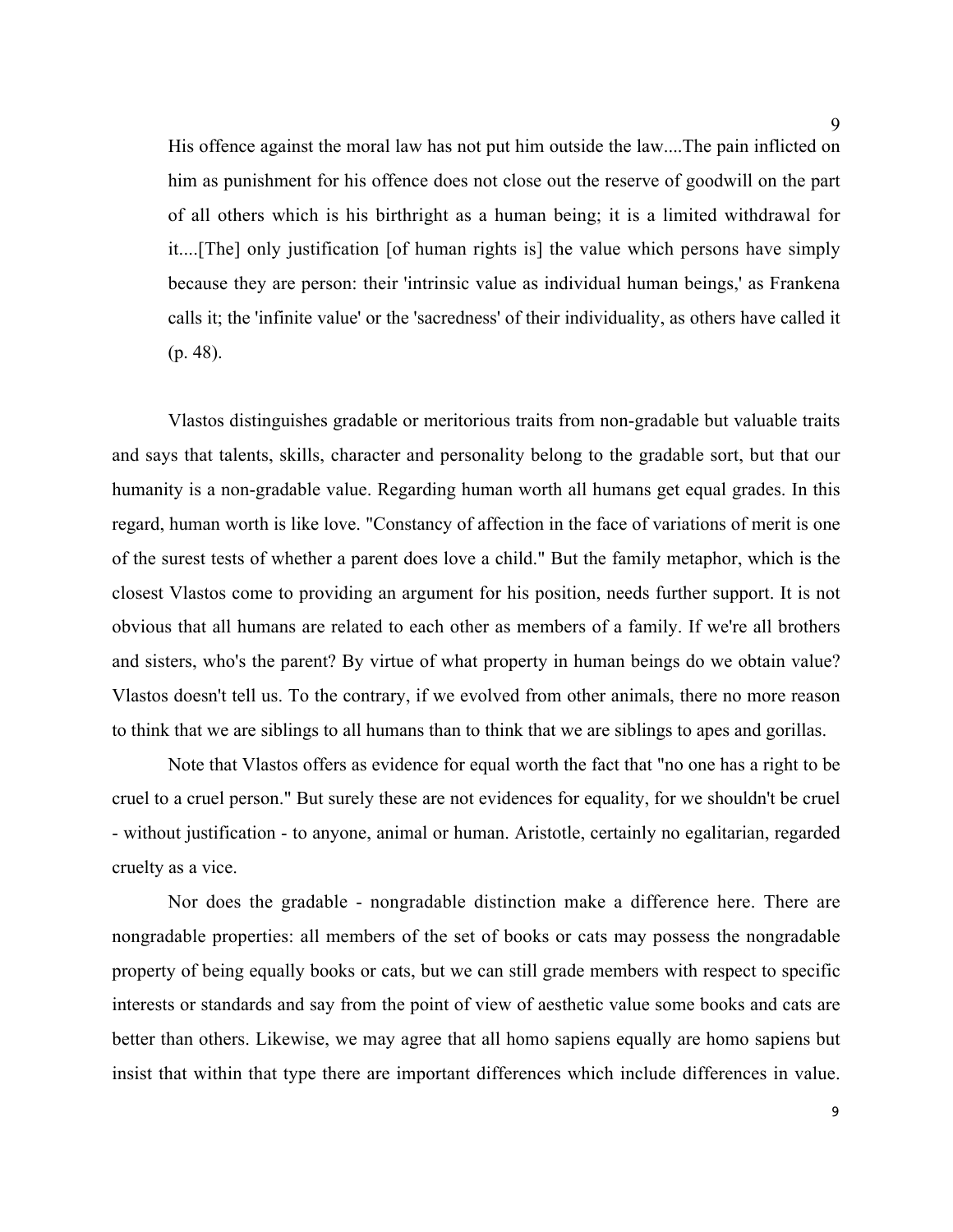Some humans are highly moral, some moderately moral and others immoral. Why not make the relevant metric morality rather than species-membership? The point is that Vlastos has not grounded his claim of equal worth, or any worth for that matter, and until he does, his idea of the family connection remains a mere metaphor.

Finally, one must wonder at the sacerdotal language used of human beings: "sacred," of "infinite value," "inviolability," and so forth. The religious tone is not accidental, but the lack of reference to religion is a serious omission.

Suppose one of Vlastos's Martians, asks the egalitarian why he uses such language of mere animals. He invites Vlastos to consider Smith, a man of low morals and lower intelligence, who abuses his wife and children, who hates exercising or work, for who prefers pushpin to Pushkin, and whose supreme joy it is to spend his days as a couch potato, drinking beer, while watching mud wrestling, violent sports, and soap operas on TV. He is an avid voyeur, devoted to child pornography. He is devoid of intellectual curiosity, eschews science, politics, and religion, and eats and drinks in a manner more befitting a pig than a person. Smith lacks wit, grace, humor, technical skill, ambition, courage, self-control, and wisdom. He is anti-social, morose, lazy, a free-loader who feels no guilt about living on welfare, when he is perfectly able to work, has no social conscience and barely avoids getting caught for his petty thievery. He has no talents, makes no social contribution, lacks a moral sense, and from the perspective of the good of society, would be better off dead. But Smith is proud of one thing: that he is "sacred," of "infinite worth," of equal intrinsic value as Abraham Lincoln, Mother Teresa, Albert Schweitzer, the Delai Lama, Jesus Christ, Gandhi, and Einstein. He is inviolable - and proud of it - in spite of any deficiency of merit. From the egalitarian perspective, in spite of appearances to the contrary, Smith is of equal intrinsic worth as the best citizen in his community. We could excuse the Martian if he exhibited amazement at this incredible doctrine.

### 6. The Pragmatic (or Useful Attitude) Argument.

Joel Feinberg, who rejects Vlastos' essentialist position as unpromising, concedes that the notion of human worth is "not demonstrably justifiable." His support for the principle of equal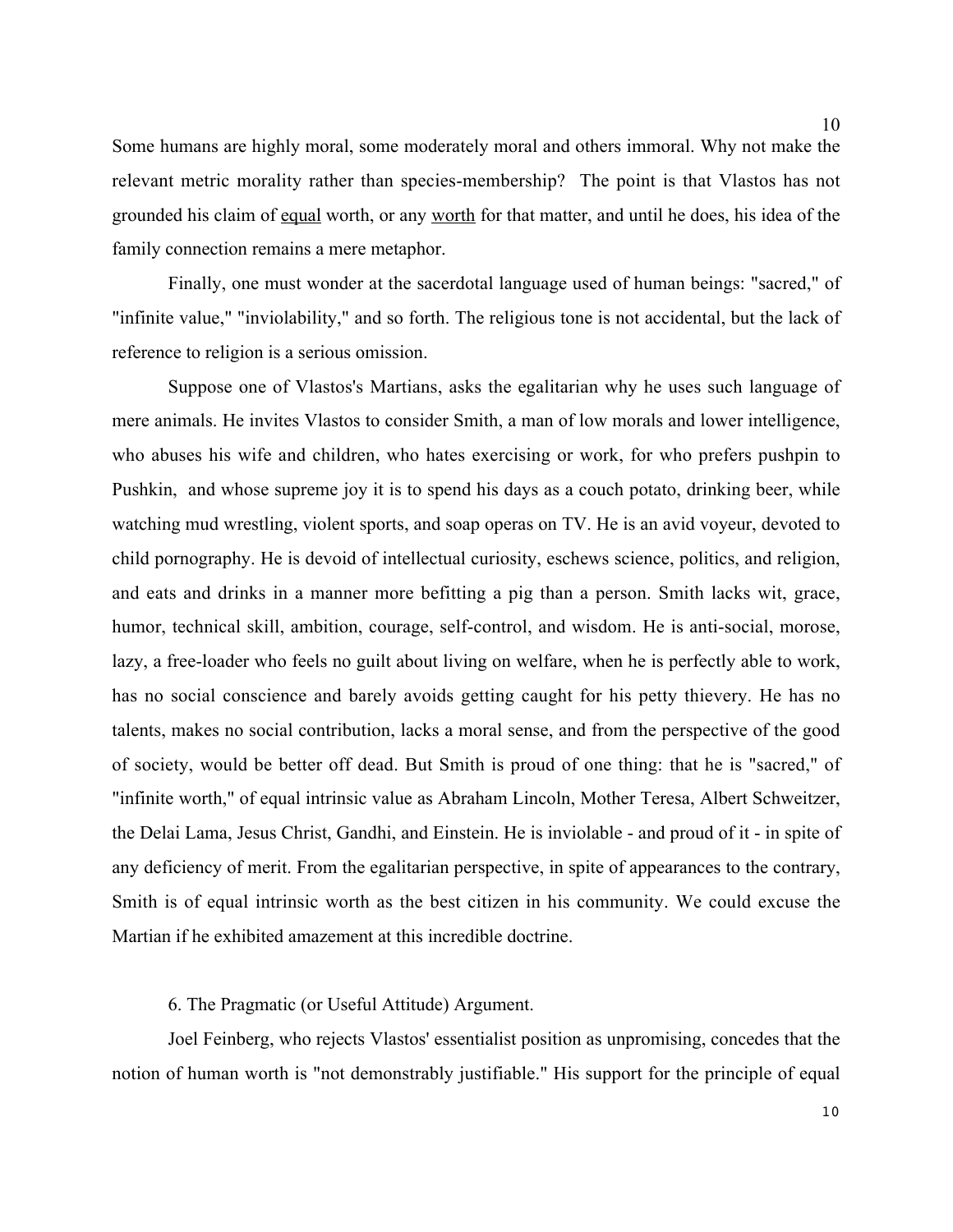human worth seems based on a combination of existential commitment and pragmatic concerns.

 "Human worth" itself is best understood to name no property in the way that "strength" names strength and "redness" names redness. In attributing human worth to everyone we may be ascribing no property or set of qualities, but rather expressing an attitude - the attitude of respect -towards the humanity in each man's person. That attitude follows naturally from regarding everyone from the 'human point of view', but it is not grounded on anything more ultimate than itself, and it is not demonstrably justifiable.

 It can be argued further against the skeptics that a world with equal human rights is a more just world, a way of organizing society for which we would all opt if we were designing our institutions afresh in ignorance of the roles we might one day have to play in them. It is also a less dangerous world generally, and one with a more elevated and civilized tone. If none of this convinces the skeptic, we should turn our backs on him to examine more important problems.<sup>17</sup>

Feinberg may be correct in seeking to disentangle the concept of human worth from a property-view, but his position seems to have problems of its own. He needs to tell us why we should take the attitude of regarding every one as equally worthy. What is this peculiar "human point of view" which supposedly grounds the notion of equal human worth? His pragmatic justification (i.e., that it will result in a less dangerous world and a more elevated and civilized world) simply needs to be argued out, for it's not obvious that acting as if everyone were of equal worth would result in a less dangerous world than one in which we treated people according to some other criteria.

Feinberg's claim that a world with equal human rights based on equal worth "is a more just world" is simply question-begging, since it is exactly the notion of equal worth that is contested in the idea of justice. Formally, we are to treat equals equally and unequals unequally. Feinberg seems to be saying that justice consists in treating everyone as though they were equal whether or not they are.

But ignoring this and supposing that there were good utilitarian reasons to treat people as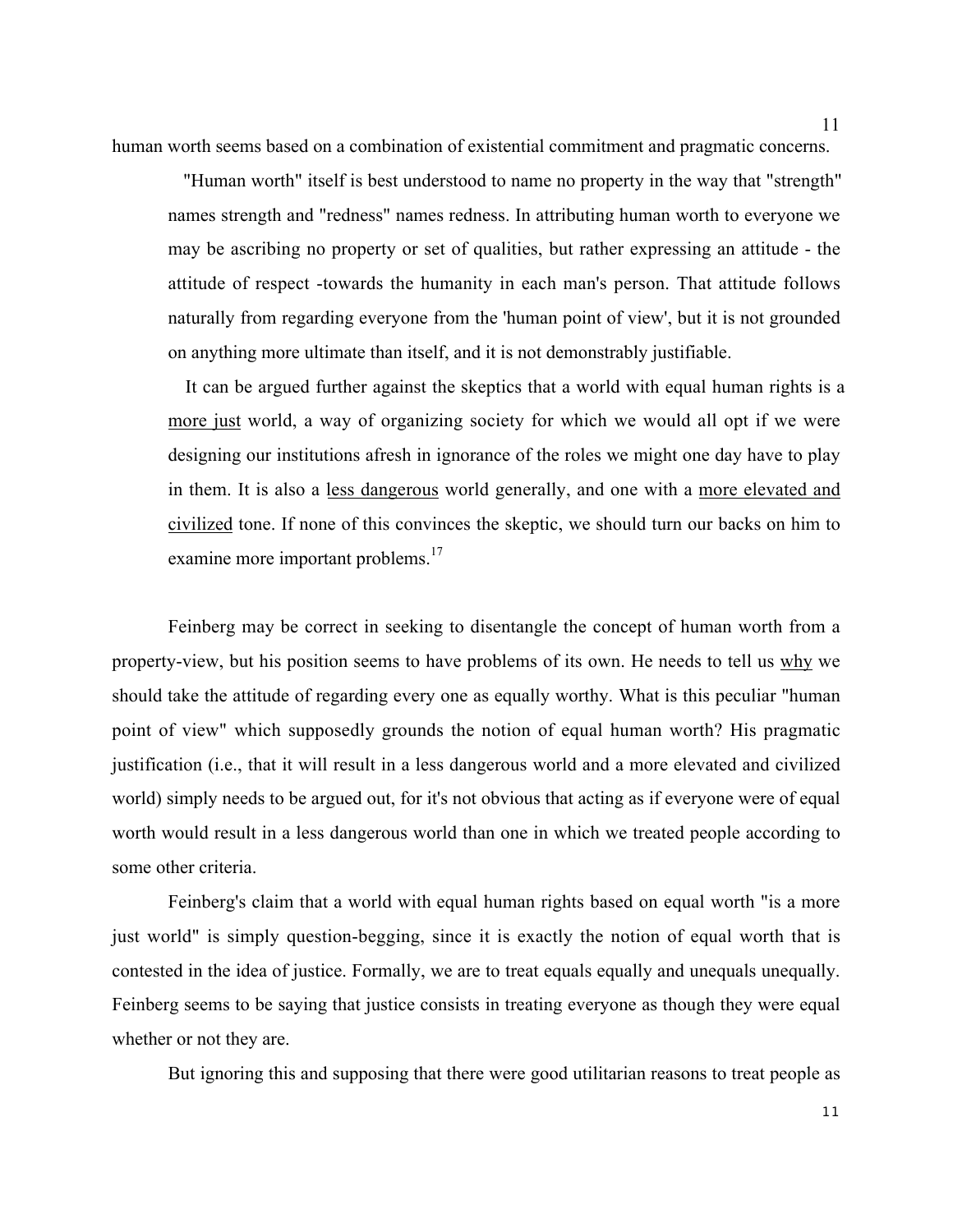though they were of equal worth, we would still want to know whether we really were of equal worth. If the evidence is not forthcoming, then the thesis of equal worth would have all the earmarks of Plato's Noble Lie, ironically, asserting the very contrary of the original. Whereas for Plato the Noble Lie specified that we are to teach people that they are really unequal in order to produce social stability in an aristocratic society, in Feinberg's version of the Noble Lie we are to teach people that they are all equal in order to bring social stability to a democratic society.

Feinberg's final comment, "If none of this convinces the skeptic, we should turn our backs on him to examine more important problems," signals a flight from the battle, an admission that the Emperor has no clothes, for what could be more important than setting the foundations of socio-political philosophy?

### 7. The Utilitarian Argument for Human Equality

According to Jeremy Bentham, the founder of classical utilitarianism, "Each [is] to count as one and no one to count as more than one." This principle individuates persons (and sentient beings) as locuses of utility, and the Utility Principle enjoins us to take everyone's utility function into consideration in the process of producing the highest net utility possible. But if this is all that is said, the alleged egalitarianism is spurious, for it is the net utility that is aimed at, not equal distribution of welfare or resources (except perchance that such a distribution would actually coincide with maximal utility). My ten hedons count as much as your, but what matters is the hedons, not you or I. While the initial measuring unit is the individual, the relevant goal is aggregative, ignoring any distribution pattern. If I can produce 100 more hedons by inegalitarian distribution schemes than by egalitarian ones, I should use the inegalitarian ones.

Utilitarian egalitarians, such as R. M. Hare, respond that the doctrine of diminishing marginal utility leads to egalitarian distribution schemes, because with respect to many goods, including money, their utility diminishes at the margin.<sup>18</sup> For example, redistributing \$10 from a millionaire to a hungry person will increase net utility, for the hungry person will be able to sustain his life by what is a mere trifle to the millionaire. The idea is that since people are relevantly similar, egalitarian redistribution of wealth will tend to maximize utility.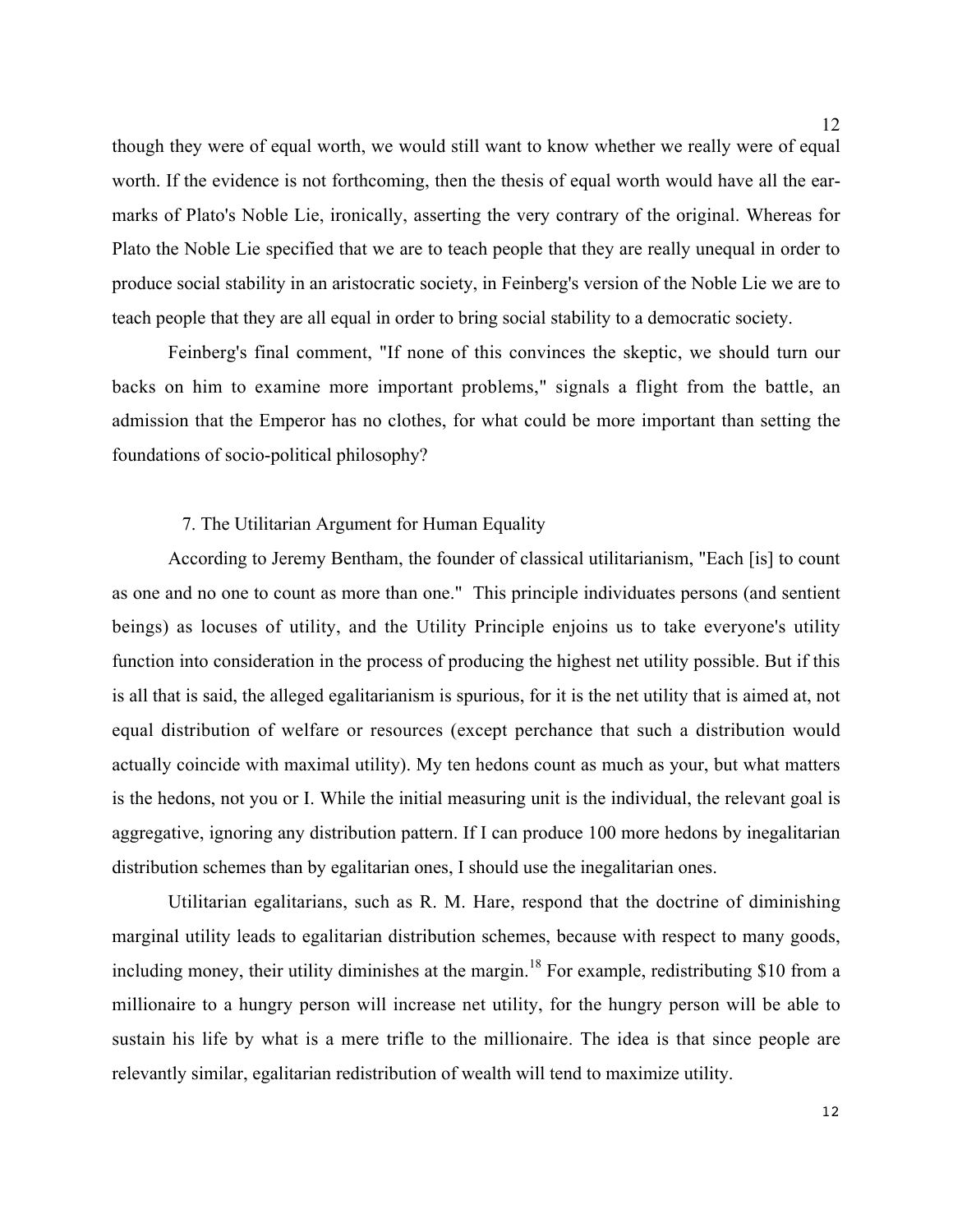The interesting feature of utilitarianism is that it doesn't need a deep theory of human nature to promote it's philosophy - all it needs is the thesis that humans are place holders for hedons and dolors (units of suffering). So this may be a way to get around the problem of grounding the worth of the self in something metaphysical. But this is an illusion. First of all, utility functions apply as much to animals as to humans. If cats or rats get more pleasure from humans for \$10 worth of food or an artificial stimulation machine, we should redistribute wealth in favor of animals. Of course, utilitarians like Peter Singer would accept such otherwise counterintuitive implications of their theory.

But, more importantly, the doctrine of diminishing marginal utility has severe restrictions. The utility of money or other good does not invariably diminish at the margin and utility functions for all people are not the same. After a certain threshold point of subsistence needs, people's utility functions diverge radically. A monk needs far less than a corporate executive to meet his needs.

Furthermore, each unit of money (or whatever the good in question is) does not have the same function for each person. Some people, optimists and cheerful folk, are better converters of resources to utility than pessimists and morose people. Some are Stoics who are able to handle adversity nobly and overcome it through resolute courage and wisdom. On the other hand, some people, grumpy, greedy or masochistic may misuse resources to enhance their suffering.

Finally, there is a synergistic effect which causes the unit that crosses the threshold to make the difference between great utility and little or none at all. Frankfurt illustrates this point.

Suppose that the cost of a serving of popcorn is the same as the cost of enough butter to make it delectable; and suppose that some rational consumer who adores buttered popcorn gets very little satisfaction from unbuttered popcorn, but that he nevertheless prefers it to butter alone. He will buy one and cannot buy both. Suppose now that this person's income increases so that he can buy the butter too. Then he can have something he enjoys enormously: his incremental income makes it possible for him not merely to buy butter in addition to popcorn, but to enjoy buttered popcorn. The satisfaction he will derive by combining the popcorn and the butter may well be considerably greater than the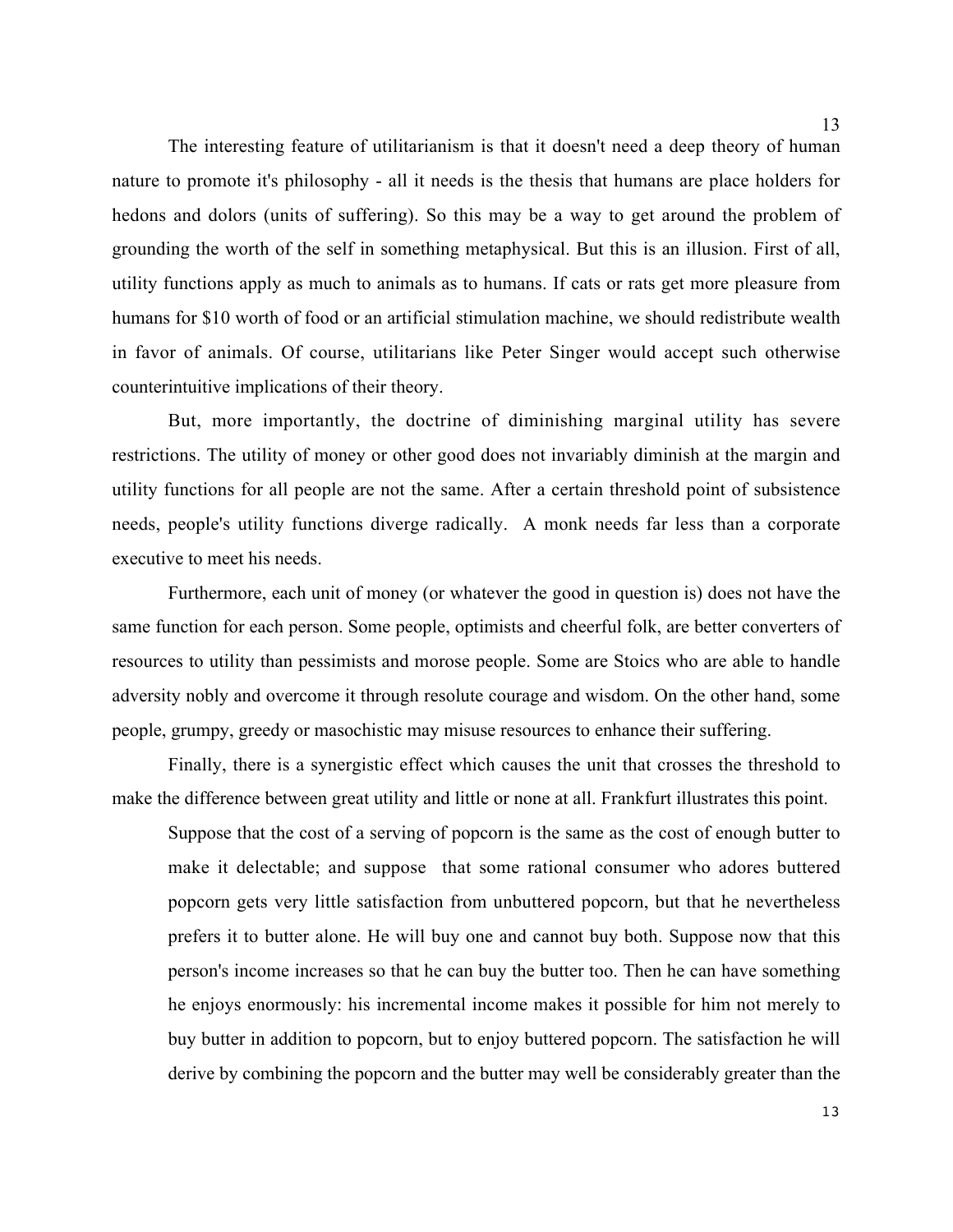sum of the satisfactions he can derive from the two goods taken separately. Here again, is a threshold effect.<sup>19</sup>

The Principle of Diminishing Marginal Utility is more a principle of utility than one of equality. Consider the following illustration from Frankfurt. Suppose ten people are starving and each one needs five units to survive. We have only 40 units of food. If we share it equally all will die, but if we distribute it unequally so that eight people get five units and two are left to die, we at least save eight people. Furthermore, suppose we have 41 units, the additional unit would not, on utilitarian grounds, go to one of the two who are dying, but to one of the surviving.

But there is an even deeper problem lurking in the background, and that is the problem of a justification of utility as the sole moral principle to guide our behavior. A problem arises when we apply the utilitarian calculus to competing interests. Suppose Aristotle needs slaves to do his manual labor so that he can carry on his philosophical contemplation. It is not in the slaves interest to be slaves to Aristotle, but if we can maximize utility by subjugating the interests of the slaves to the interests of the whole group (treating the slaves kindly, of course), what becomes of the utilitarian ideal of equal consideration of interests? Does he say to the slaves, "We considered your interests along with Aristotle's and the rest of society and concluded that on balance it's in all our interest that you stay slaves." Perhaps the same logic can be used to justify some of the harmful animal experiments that the utilitarian Peter Singer condemns in his book Animal Liberation. If this is so, it turns out that equal consideration of interests is simply a gloss for total utilitarian calculations in which individual rights are sacrificed for the good of the whole. We can still do the animal experiments if we anesthetize them first, so that they don't feel pain. But we may kill them and anyone else where net utility is expected.

Or suppose that I could create more utility by letting my children starve or go without books as I send my income to the starving people in Ethiopia or Bengla Desh or West Virginia. I don't see any reason to follow utilitarian prescriptions here. If we don't find utilitarianism a compelling theory, we certainly won't be tempted to take the doctrine of diminishing marginal utility as an overriding principle - even if it did guarantee egalitarian results.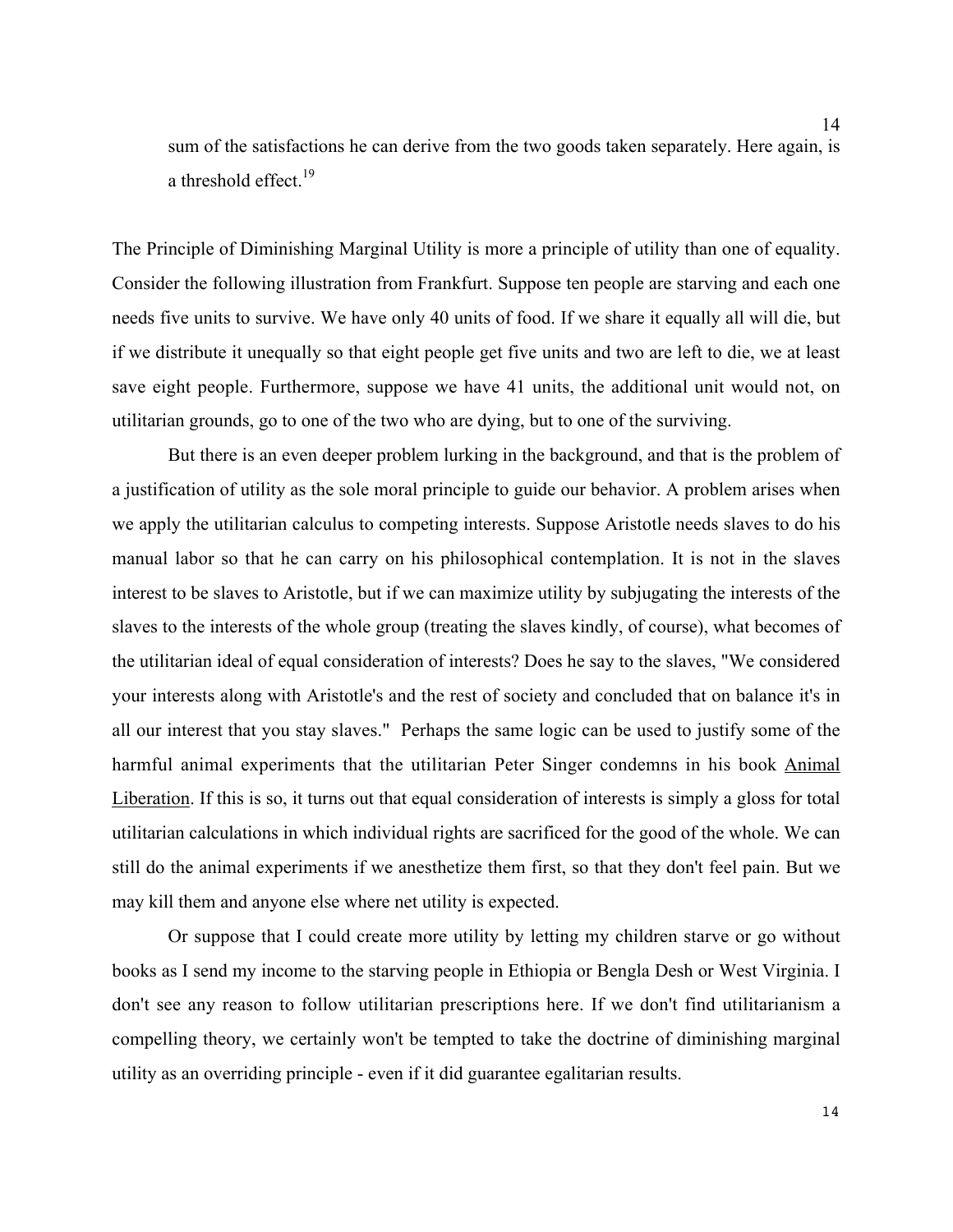### 8. The Coherentist Argument.

 In a recent article, "On Not Needing to Justify Equality," Kai Nielsen derives a defense of egalitarianism from John Rawls' and Norman Daniels' method of wide reflective equilibrium - a method which aims at providing a fit between our moral theory and particular moral judgments, which results in an overall coherent account of morality. Nielsen claims that the method can be used to show that the principle of equal human worth and equal treatment are justified as part of an overall coherent account of morality.<sup>20</sup>

If an egalitarianism rights theory is to succeed, my guess is that it will be a coherentist theory of the kind that Nielsen adumbrates. But, as things stand, there are two criticisms of Nielsen's argument. First, at best we have only a promissory note for a coherent secular system where equal worth plays a legitimate role. That is, no one has set forth a naturalistic account of morality where human worth, let alone equal human worth, doesn't have an unduly ad hoc appearance. Secondly, Coherentist justifications in general are subject to the criticism of not tying into reality. A Nazi world view, a religious fundamentalist theology, and Nielsen's Marxist egalitarianism, not to mention fairy tales, are all coherent and internally consistent; but no more than one of these mutually incompatible world views can be correct. Coherence is a necessary but not sufficient condition for justification. We want to know by which criteria we can distinguish between coherent theories. In scientific theory building empirical observation and other theoretical constraints do this sort of work. But it would seem that the empirical and theoretical data we have count against the notion of equal worth, so that the kind of justification needed for secular egalitarianism is wanting.

### 9. The Rational Agency Argument.

The ninth attempt at getting a deeper argument for equal rights based on equal worth is found in the work of Alan Gewirth. In his book Reason and Morality, his essay, "Epistemology of Human Rights," and elsewhere, Gewirth argues that we can infer equal human rights to freedom and well-being from the notion of rational agency.<sup>21</sup> A broad outline of the argument is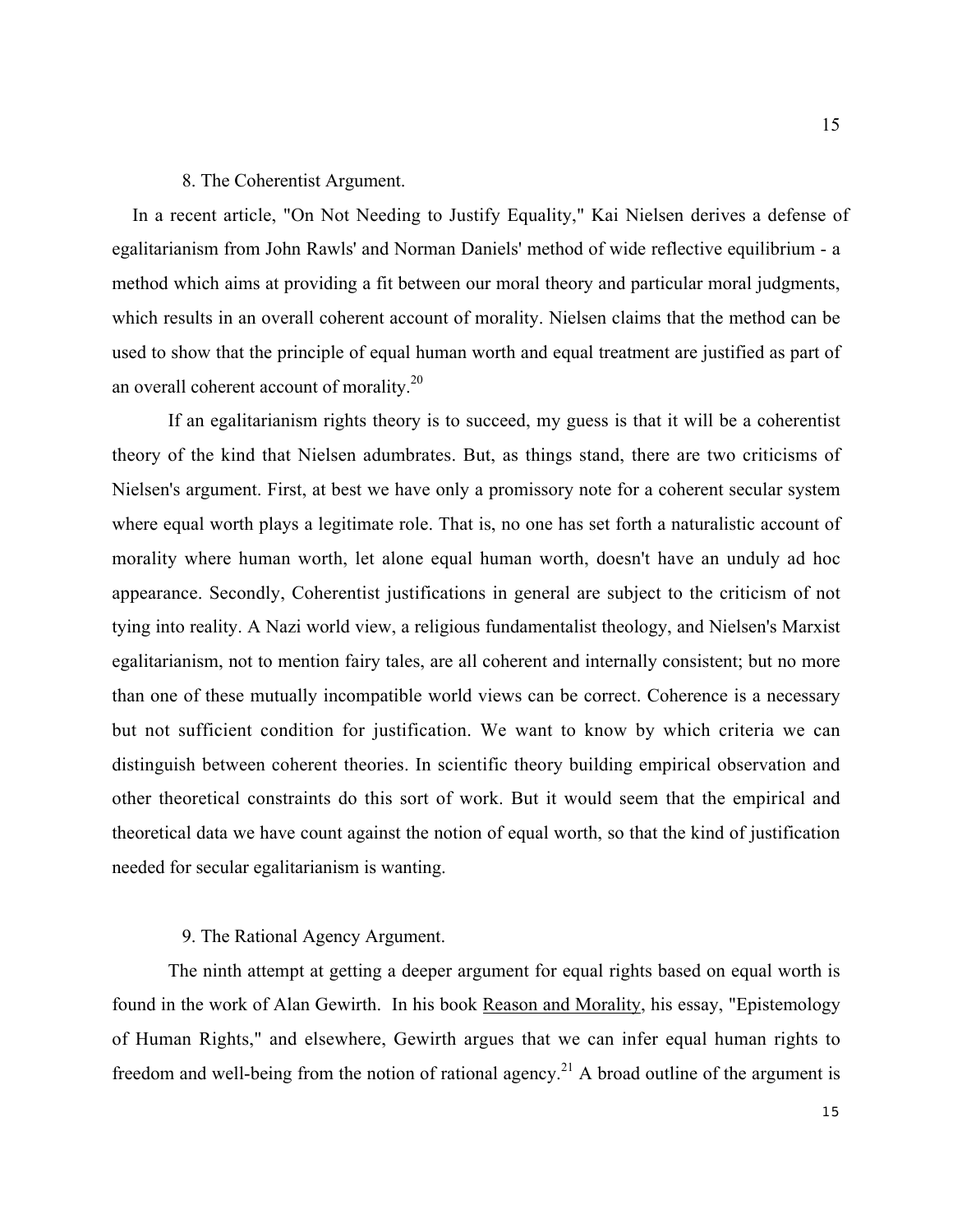as follows: Each rational agent must recognize that a measure of freedom and well-being is necessary for his or her exercise of rational agency. That is, each rational agent must will, if he is to will at all, that he possess that measure of freedom and well-being. Therefore anyone who holds that freedom and well-being are necessary for his exercise of rational agency, is logically committed to holding that he has a prudential right to these goods. By the principle of universalizability we obtain the conclusion that all rational agents have a prima facie right to freedom and well-being.

But Gewirth's argument is invalid. From the premise that I need freedom and well being in order to exercise my will nothing follows by itself concerning a right to freedom and well being. From the fact that I assert a prudential right to some x does not give anyone else a sufficient reason to grant me that x.

But even if we can make sense of Gewirth's argument, this doesn't give us a notion of equal human worth, but merely minimal equal prima facie rights to freedom and well-being, which could be overridden for other reasons. Inegalitarians like Aristotle could accept this kind of equal right and argue that the prima facie right to minimal freedom of action should be overridden either when the actions are irrational or when a hierarchically structured society has need of slaves, in which case those who were best suited to this role would have their prima facie right to free action suitably constrained. In like manner Utilitarians could accept Gewirthian equal prima facie rights and override them whenever greater utility was at stake. Gewirthian equal rights reduce to little more than recognizing that non-interference and well-being are values which we have a prima facie moral duty to promote whether in animals or angels, humans or Galacticans. They don't give us a set of thick natural rights.

Tom Nagel has set forth a version of Gewirth's Rational Agency Argument in his books A View from Nowhere and Equality and Partiality which may be more promising than Gewirth's own version in that it centers not on free action but on essential value viewed from an impersonal standpoint ("a view from nowhere").

You cannot sustain an impersonal indifference to the things in your life which matter to you personally... But since the impersonal standpoint does not single you out from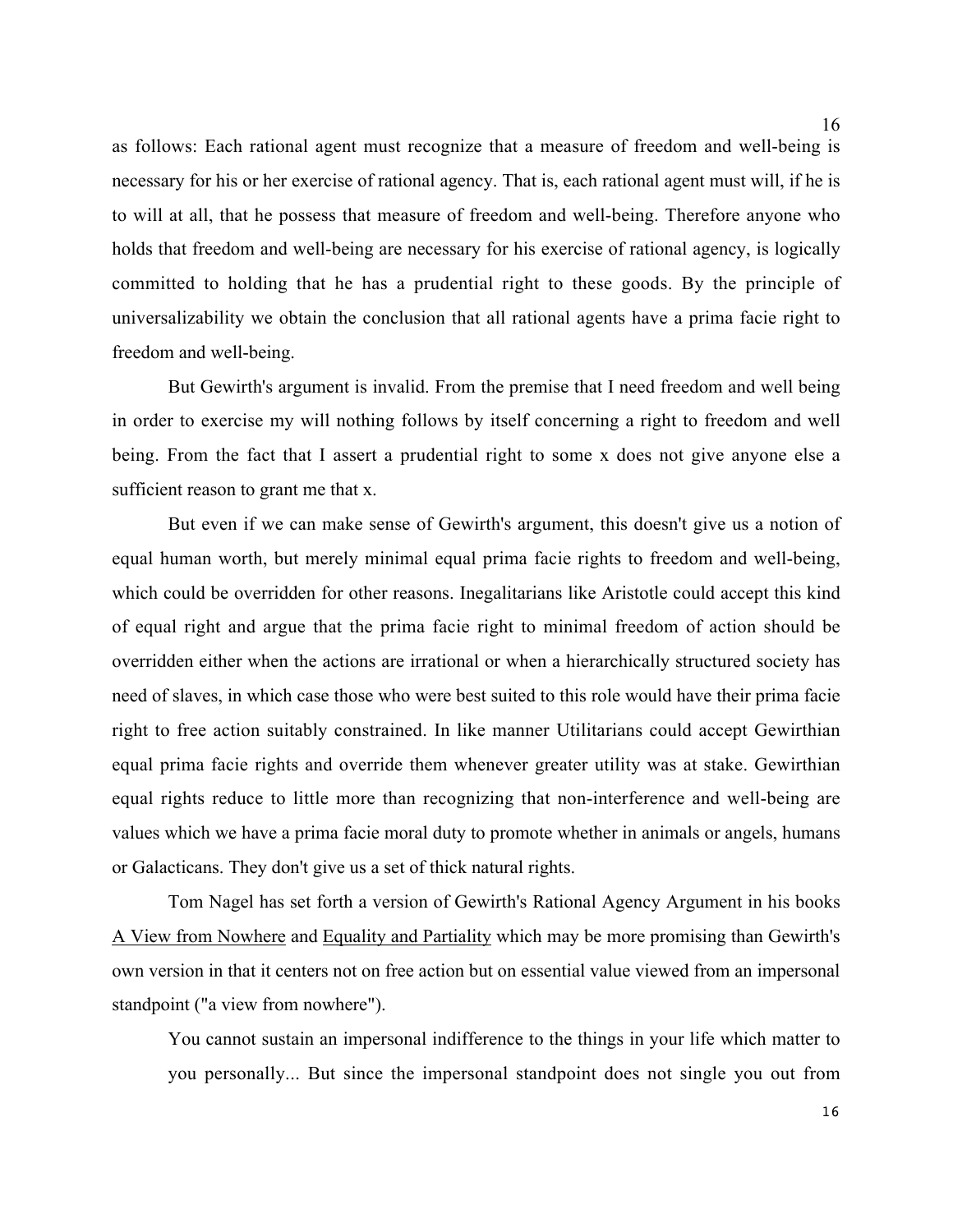anyone else, the same must be true of the value arising in other lives. If you matter impersonally, so does everyone. We can usefully think of the values that go into the construction of a political theory as being revealed in a series of four stages, each of which depends on a moral response to an issue posed by what was revealed at the previous stage. At the first stage, the basic insight that appears from the impersonal standpoint is that everyone's life matters, and no one is more important in virtue of their greater value for others. But at the baseline of value in the lives of individuals, from which all higher-order inequalities of value must derive, everyone counts the same. For a given quality of whatever it is that's good or bad--suffering or happiness or fulfillment or frustration--its intrinsic impersonal value doesn't depend on whose it is.<sup>22</sup>

The argument goes like this.

 1. I cannot help but value myself as a subject of positive and negative experiences (e.g., suffering, happiness, fulfillment or frustration).

 2. All other humans are relevantly similar to me, subjects of positive and negative experiences.

 3. Therefore, I must, on pain of contradiction, ascribe equal value to all other human beings.

 Although this looks more promising than Gewirth's argument, it too is defective. First of all, it is not necessary to value oneself primarily as a possessor of the capacity for positive and negative experiences. Why cannot I value myself because of a complex of specific properties: excellence of skill, ability to engage in complex deliberation, rationality, discipline and selfcontrol, industriousness, high integrity, athletic ability, creative and artistic talent, or quickness of wit without which I would not deem living worth the effort? I value myself more for actually having these properties than I do my capacity to suffer. These are what positively make up my happiness and give me a sense of worth - from the impersonal (i.e., impartial) point of view. If I were to lose any one of these properties, I, given my present identity, would value myself less than I do now. Should I lose enough of them my present self would view this future self as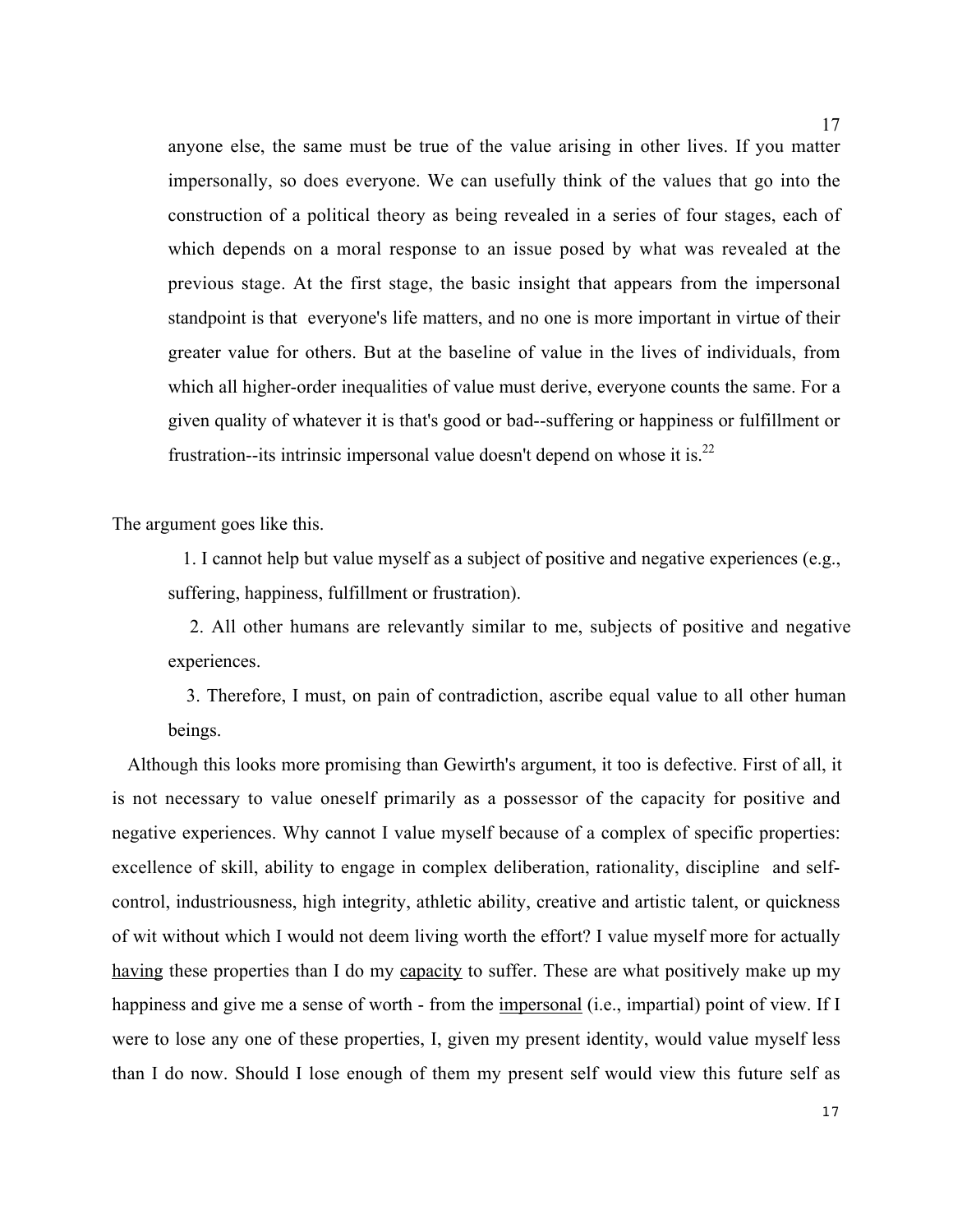lacking positive value altogether, and my future self might well agree. Should I become immoral, insane, or desperately disease ridden, I would be valueless and I hope I would die as swiftly as possible. So it follows that I am under no obligation to value everyone, since not everyone is moral, rational or healthy. there is no contradiction in failing to value the debauched Smith (section 5 above) or Rawls' blade of grass counter, the rapist or child molester, the retarded or the senile, since they lack the necessary qualities in question. Furthermore, I may value people in degrees, according to the extent that they exhibit the set of positive qualities.

So, letting these positive values be called "traits T," we need to revise the first premise to read:

1A. I cannot help but value myself as the possessor of a set of traits T.

But then 2 becomes false - all other human beings are not relevantly similar to me in this regard. And so, Nagel's conclusion does not follow, I don't contradict myself in failing to value people who lack the relevant qualities.

There is a second problem with Nagel's argument. It rests too heavily on the agent's judgment about himself. "If you matter impersonally, so does everyone." There are two ways to invalidate this conditional. The conditional won't go through if you don't value yourself. If I am sick of life and believe that I don't matter, then, on Nagel's premises, I have no reason to value anyone else. Secondly, I may deny the consequent and thereby reject the antecedent. I may come to believe that no one else does matter and then be forced to acknowledge that I don't matter either. We're all equal--equally worthless. If reflection has any force, Nagel's first premise (i.e., I cannot help but value myself as a subject of positive and negative experiences) seems false. People cease to value themselves when they lose the things which give life meaning.

Thirdly, note the consequentialist tone of the last two sentences of Nagel's statement: "...at the baseline of value in the lives of individuals, from which all higher order inequalities of value must derive, everyone counts the same. For a given quantity of whatever it is that's good or bad - suffering or happiness or fulfillment or frustration - its intrinsic impersonal value doesn't depend on whose it is." We hear the echo of Bentham's "each one to count for one and no one for more than one" in this passage. But Nagel, like Bentham before him, cannot both be a maximizer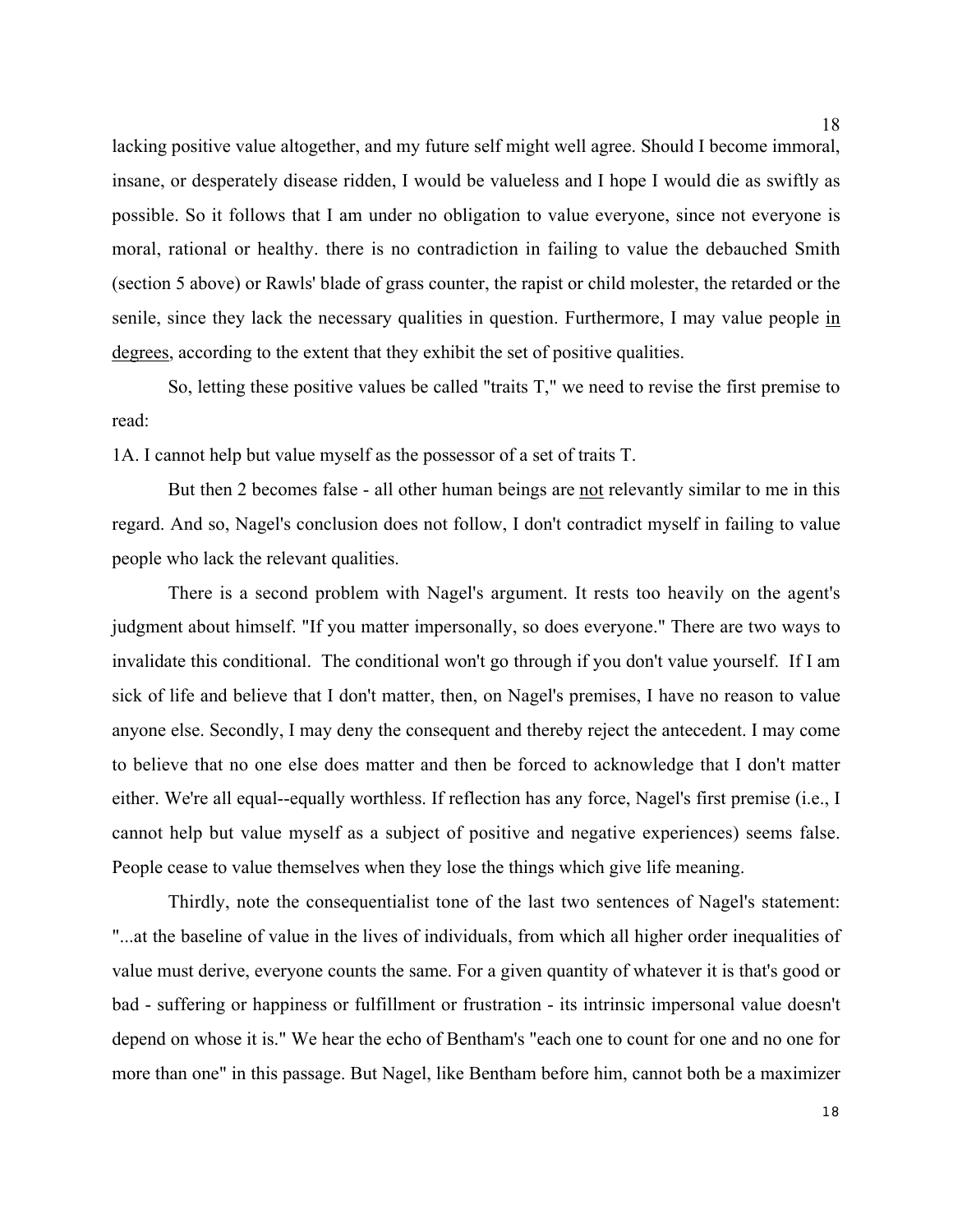and an egalitarian. If it is happiness that really is the good to be maximized or suffering to be minimized, then individuals are mere place holders for these qualities, so that if we can maximize happiness (or minimize suffering) by subordinating some individuals to others, we should do so. If A can derive 10 hedons by eliminating B and C who together can only obtain 8 hedons, it would be a good thing for A to kill B and C. If it turns out that a pig satisfied really is happier than Socrates dissatisfied, then we ought to value the pig's life more than Socrates, and if a lot of people are miserable and are making others miserable, we would improve the total happiness of the world by killing them.

I for one confess that I don't care whether cats thrive more than mice or whether all cats are equally prosperous. No one I know cares about this either. But from Nagel's impersonal "View from Nowhere," shouldn't we care as much about them, since cats and mice are subjects to positive and negative experiences - pleasures and suffering? How, on Nagel's premises are humans--themselves animals--intrinsically better than cats and mice? I can appreciate it if a religious person responds that humans are endowed with the image of God, but Nagel, not being religious, can't use this response. Why should I care that all humans are equally happy anymore than I care whether all cats or mice are equally happy and as equally happy as humans? If the question is absurd, I'd like to know why. Do not misunderstand me, I don't want to harm anyone without moral justification, but I don't see any moral reason to treat all humans, let alone all animals, with equal respect.

10. The Argument from Moral Personality

No exposition of egalitarianism has had a greater influence on our generation than John Rawls' A Theory of Justice, which Robert Nisbet has called "the long awaited successor to Rousseau's Social Contract...the Rock on which the Church of Equality can properly be founded in our time."23 Rawls sets forth a hypothetical contract theory in which the bargainers go behind a veil of ignorance in order to devise a set of fundamental agreements that are fair.

First of all no one knows his place in society, his class position or social status; nor does he know his fortune in the distribution of natural assets and abilities, his intelligence and the like. Nor, again, does anyone know his conception of the good, the particulars of his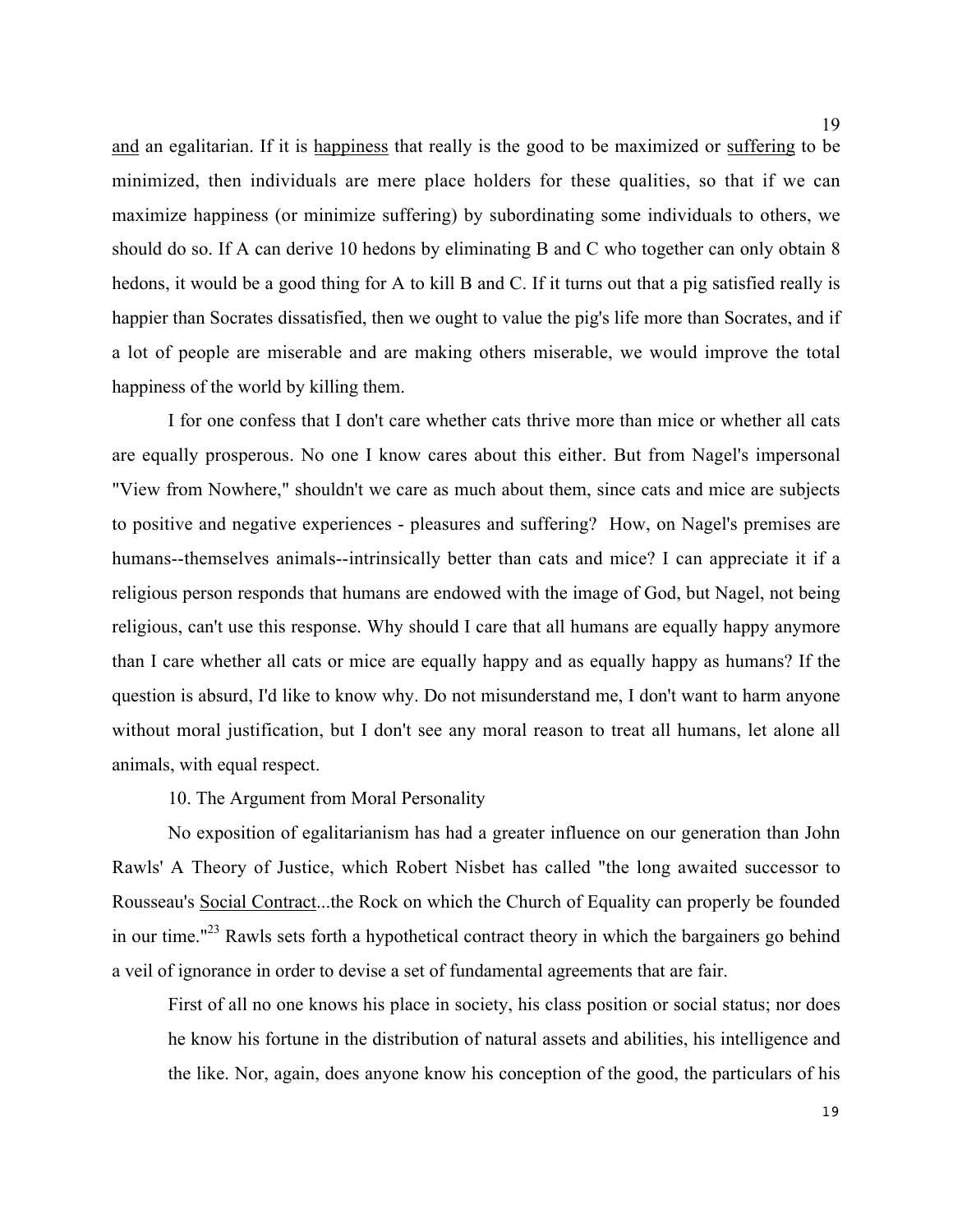rational plan of life, or even the special features of his psychology such as his aversion to risk or liability to optimism or pessimism. More than this, I assume that the parties do not know the particular circumstances of their own society. That is, they do not know its economic or political situation, or the level of civilization and culture it has been able to achieve. The persons in the original position have no information as to which generation they belong (p. 137).

By denying individuals knowledge of their natural assets and social position Rawls prevents them from exploiting their advantages, thus transforming a decision under risk (where probabilities of outcomes are known) to a decision under uncertainty (where probabilities are not known). To the question, why should the individual acknowledge the principles chosen as morally binding? Rawls would answer, "We should abide by these principles because we all chose them under fair conditions." That is, the rules and rights chosen by fair procedures are themselves fair, since these procedures take full account of our moral nature as equally capable of "doing justice." The two principles that would be chosen, Rawls argues, are (1) everyone will have an equal right to equal basic liberties and (2) social and economic inequalities must satisfy two conditions: (a) they are to attach to positions open to all under conditions of fair equality of opportunity; and (b) they must serve the greatest advantage of the least advantaged members of society (the difference principle).

Michael Sandel has criticized Rawls' project as lacking a notion of intrinsic worth. "Rawls' principles do not mention moral desert because, strictly speaking, no one can be said to deserve anything... On Rawls' view people have no intrinsic worth, no worth that is intrinsic in the sense that it is theirs prior to or independent of... what just institutions attribute to them."<sup>24</sup>

Although Rawls sometimes lays himself open to this kind of charge, I think that Sandel is wrong here. What grounds Rawls' social contract is a Kantian humanism.

Each person possesses an inviolability founded on justice that even the welfare of society as a whole cannot override. For this reason justice denies that the loss of freedom for some is made right by a greater good shared by others. It does not allow that the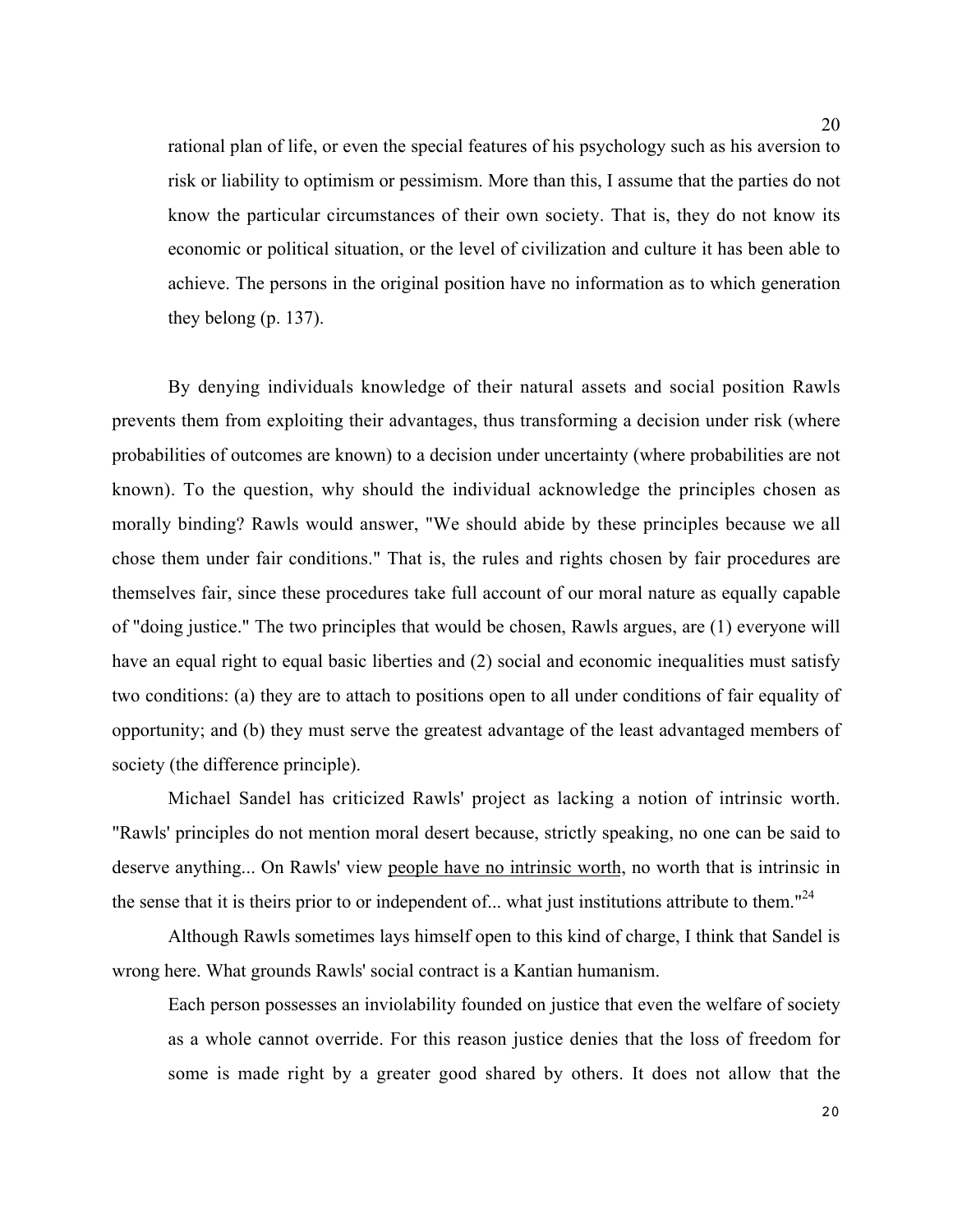sacrifices imposed on a few are outweighed by the larger sum of advantages enjoyed by the many. Therefore, in a just society the liberties of equal citizenship are taken as settled; the rights secured by justice are not subject to political bargaining or the calculus of social interests (p. 3f).

At the center of Rawls' project is a respect for the individual as "inviolable," sacred, whose essential rights are inalienable. In Section 77 of A Theory of Justice this inviolability is grounded in our having "the capacity for moral personality," that is, the ability to enter into moral deliberation. "It is precisely the moral persons who are entitled to equal justice. Moral persons are distinguished by two features: first they are capable of having...a conception of the good; and second they are capable of having...a sense of justice....One should observe that moral personality is here defined as a potentiality that is ordinarily realized in due course. It is this potentiality which brings the claims of justice into play" 25.

Members in the original position are not mere utilitarian containers of the good but Kantian "ends in themselves," who are worthy of "equal concern and respect." Rawls already presupposes equal and positive worth at the very beginning of his project. The question is, is this assumption reasonable? Is Rawls' egalitarian starting point justified? I think not. Given the framework in which Rawls writes there is no reason to suppose that we have intrinsic and equal value. Let me explain.

A standard criticism of A Theory of Justice is that it fails to take into account the conservative who, as is a gambler, would rather take his chances on a meritocratic or hierarchical society and so reject part or all of Rawls' second principle. I think that this objection is even stronger than has been made out, for it is not simply as a gambler that the conservative will selfinterestedly choose meritocracy, but rather because he or she deems it the essence of justice.

This point becomes highlighted when we examine Rawls' threshold principle. "Once a certain minimum is met, a person is entitled to equal liberty on a par with everyone else" (p. 506). This move seems ad hoc. There is no obvious reason why we should opt for tacit equal status (let alone inviolability) rather than an Aristotelian hierarchical structure based on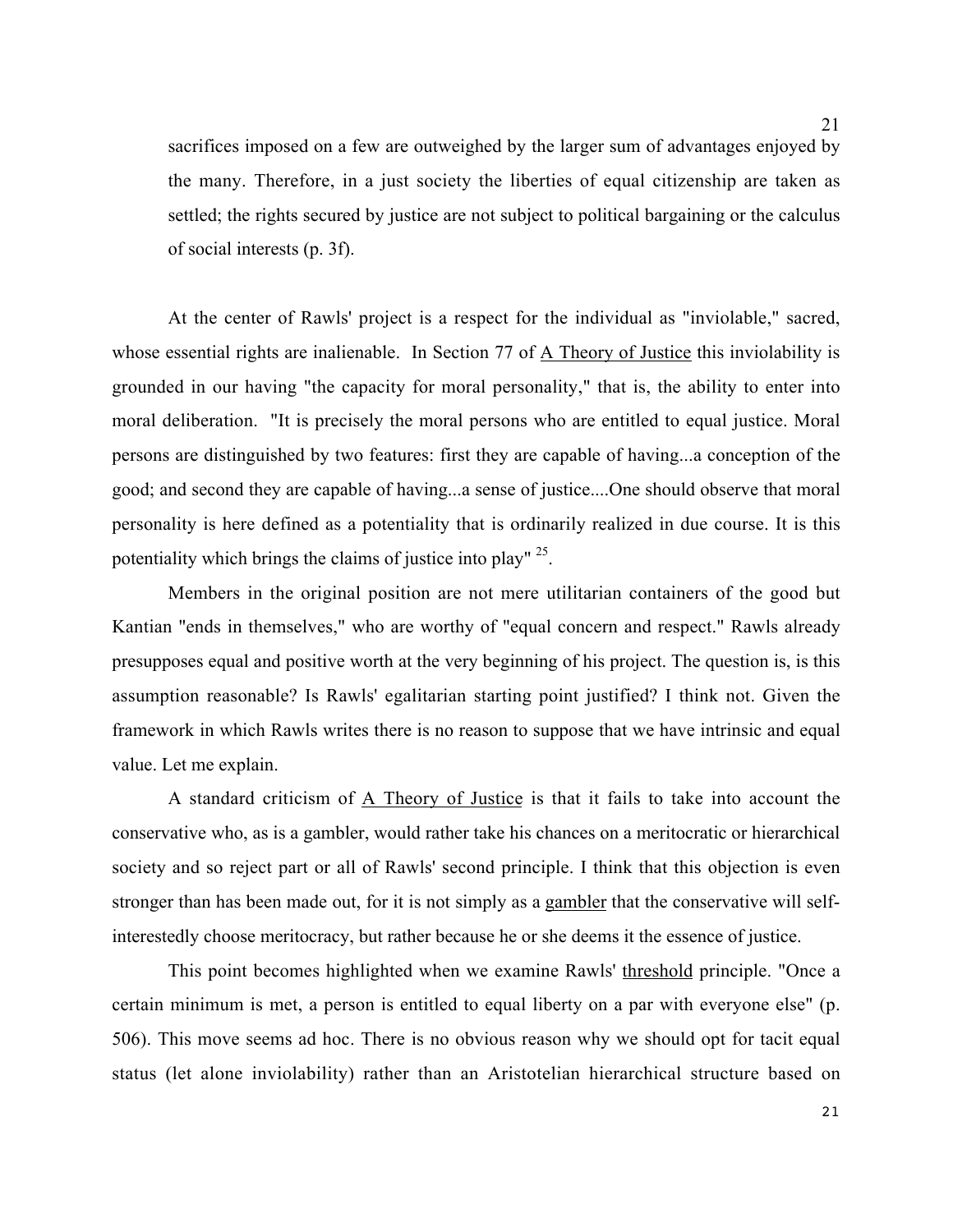differential ability to reason or deliberate. Even as some life plans are objectively better than others, so some people might well be considered more worthy than others and treated accordingly.

Why would it be wrong to weight the votes behind the veil of ignorance according to criteria of assessment? For example, the deeply reflective with low time preferences would be given more votes than the less reflective with high time preference. Those with high grades might get four or five votes whereas the minimally reflective might get only one vote. Why have only one threshold between those who pass and those who fail the rationality test, as Rawls proposes? Why not have five or six thresholds?

With different layers of weighted votes one would still expect a benevolent society, but the difference principle might well be replaced by Harsanyi's average utility principle or Frankfurt's sufficiency principle, permitting hierarchical arrangements.<sup>26</sup> Rawls' first principle (maximum liberty) and the first half of the second principle (equal opportunity) would very likely result in a hierarchical, elitist society.

Normally we think that each person has a right - based on freedom and moral worth (the very principles Rawls embraces) - to develop his or her capacities and talents and extend one's goals higher and higher. Suppose that I love to travel for both enjoyment and educational purposes. I use the knowledge I receive for education purposes, including writing books, for which I receive generous royalties. Even though I give more than average to charity, I still end up with vastly more wealth than the average person, and thus am enabled to buy more books, do more travelling, and enjoy the good things of life several times that of the average person. Presumably, I am violating the Equality Principle of only having as much resources (or welfare) as the average person. But this seems counterintuitive. In economics the Pareto Principle of Optimality prescribes that an agent should maximize his own welfare so long as no one is thereby made (unjustly) worse off. Either the Pareto Principle is illegitimate and we are not allowed to advance our interests while others have less or the Equality Principle is mistaken and we may advance our interests even when it brings us to a position where we are far better off than others.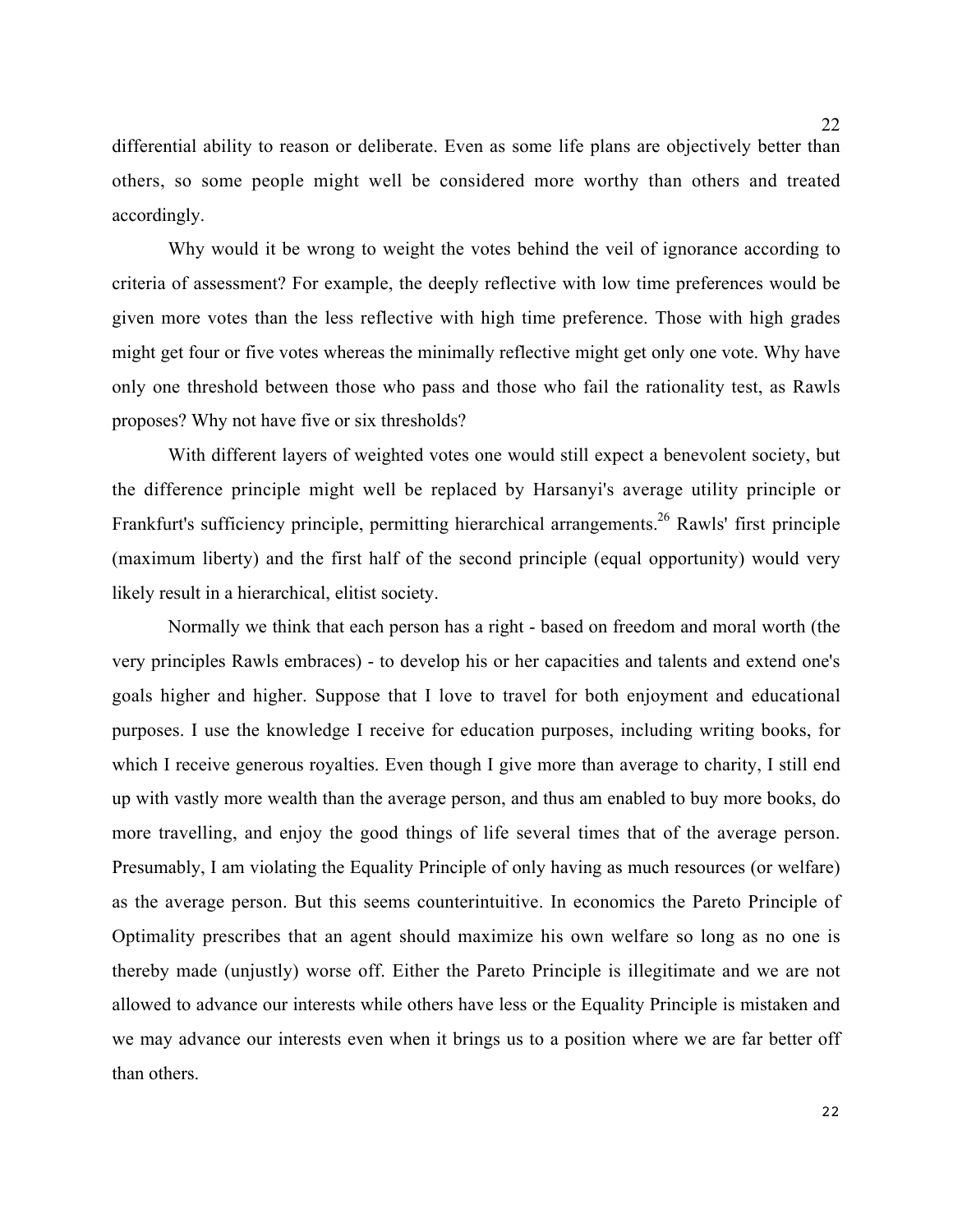But we may go even further than the Pareto Principle. Even if my fulfilling my goals leaves others worse off, that still may not be wrong. Drawing on an illustration from Nozick, suppose that my marrying the most beautiful woman in my community leaves twenty rival suitors is abject despair, on the brink of suicide. Even though each of them is worse off, I am justified in using my superior talents to win my beloved and thus end up in a far better position than my despairing rivals. The situation is unequal, but not unjust.

What would Rawls say to these criticisms? Why does he hold on to a principle of equal intrinsic worth? The closest Rawls comes to addressing this question is gets us back to his selfrespect argument, discussed in section 8. Self-respect, according to Rawls, is a fundamental human need which his theory satisfies and which hierarchical arrangements fail to satisfy. But we have already seen that this is severely problematic.

It is note worthy that these matters are not addressed in Rawls' second book Political Liberalism.

#### Counter-Evidence to Egalitarianism: The Empirical Consideration

Contrary to egalitarians there is good reason to believe that humans are not of equal worth. Given the empirical observation, it is hard to believe that humans are equal in any way at all. We all seem to have vastly different levels of abilities. Some, like Aristotle, Newton, Shakespeare, and Einstein are very intelligent; others are imbeciles and idiots. Some are wise like Socrates and Abraham Lincoln; others are very foolish. Some have great powers of foresight and are able to defer gratification, while others can hardly assess their present circumstances, gamble away their future, succumb to immediate gratification and generally go through life as through a fog. For the perspective of the moral point of view, it looks like Einstein, Gandhi and Mother Teresa have more value than Jack-the-Ripper or Adolf Hitler. If a research scientist with the cure for cancer is on the same raft with an ordinary person, there is no doubt about who should be saved on the basis of functional value.

Take any capacity or ability you like: reason, a good will, the capacity to suffer, the ability to deliberate and choose freely, the ability to make moral decisions and carry them out,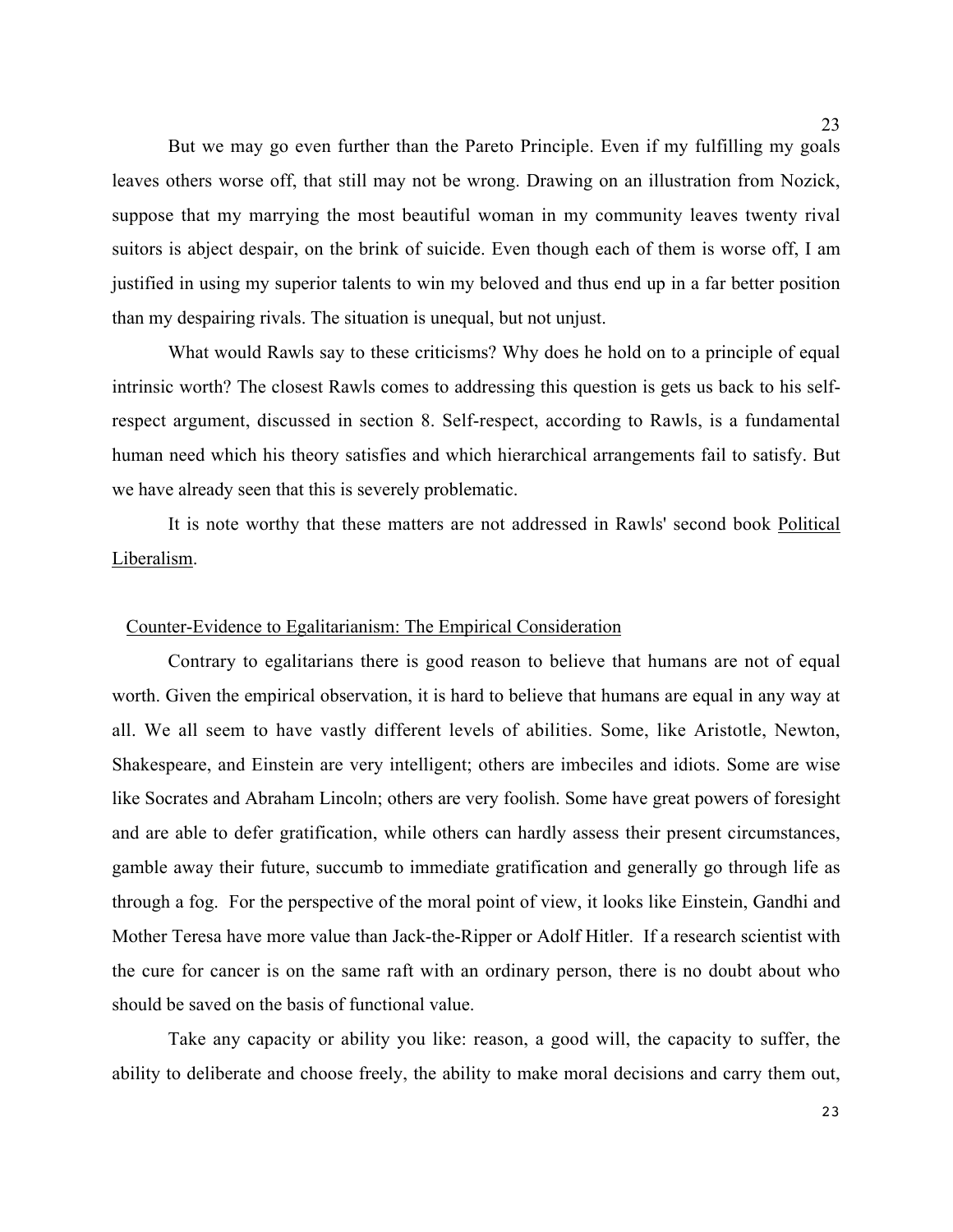self-control, sense of humor, health, athletic and artistic ability, and it seems that humans (not to mention animals) differ in the degree to which they have those capacities and abilities.

Furthermore, given the purely secular version of the theory of evolution, there doesn't seem to be any reason to believe that the family metaphor, supposed by philosophers like Vlastos and the United Nations' Declaration on Human Rights (see the beginning of this paper), has much evidence in its favor. If we're simply a product of blind evolutionary chance and necessity, it is hard to see where the family connection comes in. Who is the parent? In fact, given a naturalistic account of the origins of homo sapiens, it is hard to see that humans have intrinsic value at all. If we are simply physicalist constructions, where does intrinsic value emerge?

Of course, most, if not all of the egalitarians discussed above, recognize this empirical consideration. The point is that the empirical problem seems to place its own burden of proof on any theory that would claim that equal rights are based on equal human worth. As far as I can see, none have countered the presumption of inequality.

# PART II **The Metaphysical Origins of the Idea of Equal Worth**: **Our Judeo-Christian Tradition**

The doctrine that all people are of equal worth, and thus endowed with inalienable rights, is rooted in our religious heritage. The language of human dignity and worth implies a great family in which a benevolent and sovereign Father binds together all his children in love and justice. The originators of rights language presupposed a theistic world view, and secular advocates of equal rights are, to cite Tolstoy, like children who see beautiful flowers, grab them, break them at their stems, and try to transplant them without their roots. The egalitarian assertions of the United Nations' Universal Declaration of Human Rights are similar to those of our Declaration of Independence with one important difference - God is left out of the former; but that makes all the difference. That posit (or some metaphysical idea which will support equal and positive worth) is not just an ugly appendage or a pious afterthought but a root necessary for the bloom of rights.

While the thesis of equal human worth may not have been clearly recognized, let alone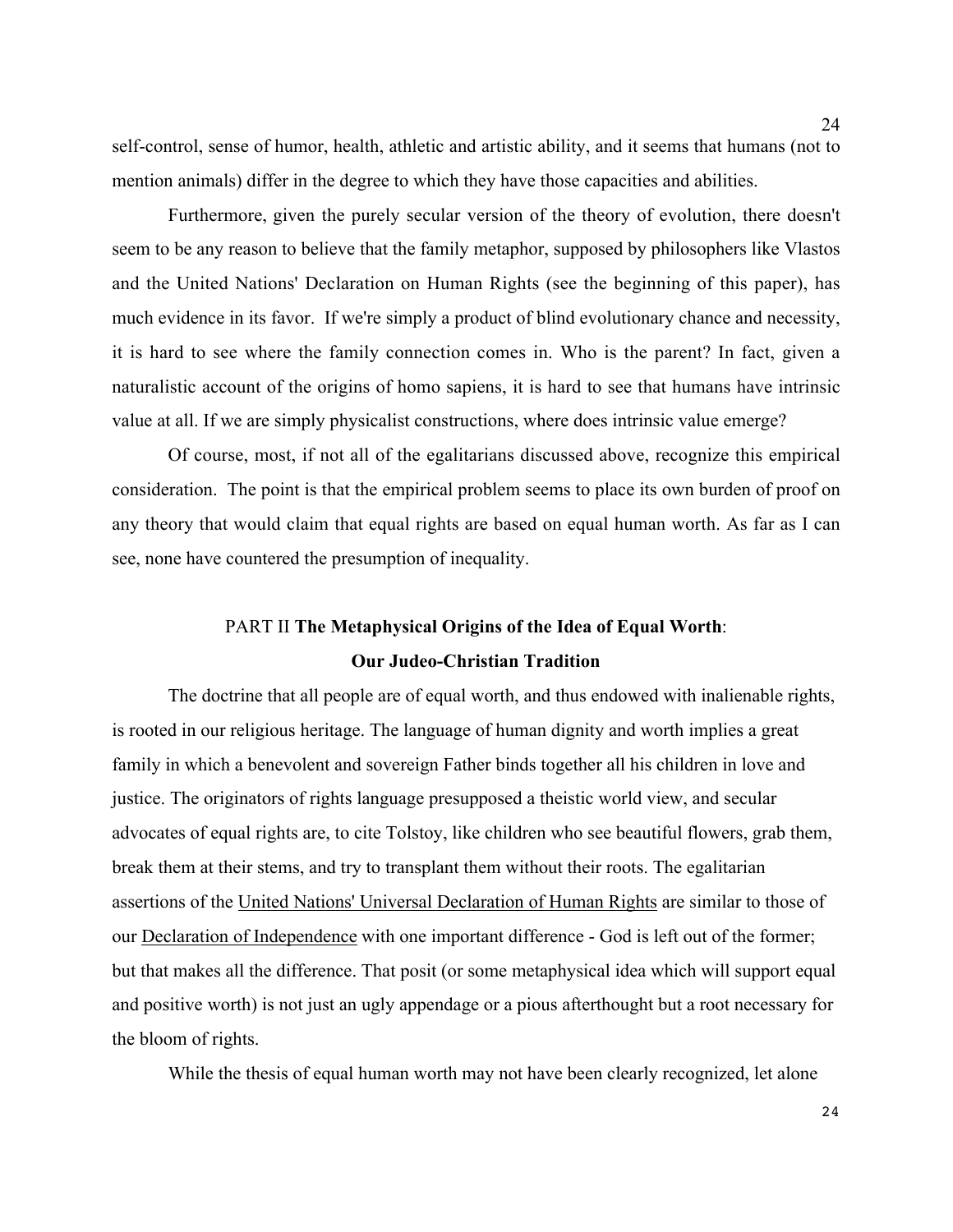embraced, by ancient Israel or in all Jewish and Christian quarters, the Jewish prophetic tradition and much of the Christian tradition, supports this thesis. In such texts as the first three chapters of Genesis, which speak of God creating man and woman in His image, as "good;" in Malachi 2:10, where the prophet writes, "Have we not all one Father? Has not one God created us? Why then are we faithless to one another?" and in Psalm 8: 3-6, where the Psalmist asks, "When I look at thy heavens, the work of thy fingers, the moon and the stars which thou has established: What is man that thou are mindful of him, or the son of man that thou does care for him?" and answers his own question, "Thou hast made him a little less than God, and dost crown him with glory and honor. Thou has given him dominion over the works of thy hands; thou has put all things under his feet." The prophets Amos, Micah, and Isaiah, speak of God's concern being universal and of a coming universal kingdom wherein all people enjoy peace and prosperity.<sup>27</sup>

In the New Testament and in the early Christian church there are strains which point to the thesis that all humans are loved equally by God and are equally accountable to him for their actions. The moral law is revealed to each person, so that each will be judged according to his or her moral merit (Romans 2). Still, even the sinner is of incalculable worth; like a corroded and distorted coin of the royal mint, he or she still bears the King's image.

Of course, in itself theism is no guarantee of equal worth, for God could have created people unequal. The argument implicit in the Judeo-Christian tradition seems to be that God is the ultimate value and that humans derive their value by being created in his image and likeness. To paraphrase the Psalmist, we are a little lower than God, mini-gods the Hebrew seems to suggest. With regard to possessing intrinsic value we all get equal grades.

There are two arguments for equal human worth which I find implicit in the Judeo-Christian tradition: the Essentialist Argument and the Argument from Grace. The Essentialist Argument goes like this: God created all humans with an equal amount of some property P, which constitutes high value. The property may be a natural or a non-natural one. If it is a natural property, then conceivably we could discover it and act upon it without needing God to reveal it. If it a non-natural property, the only reason to suppose that we possess it is that our theory says we do. The fact that we cannot identify it constitutes some evidence against the theory itself, but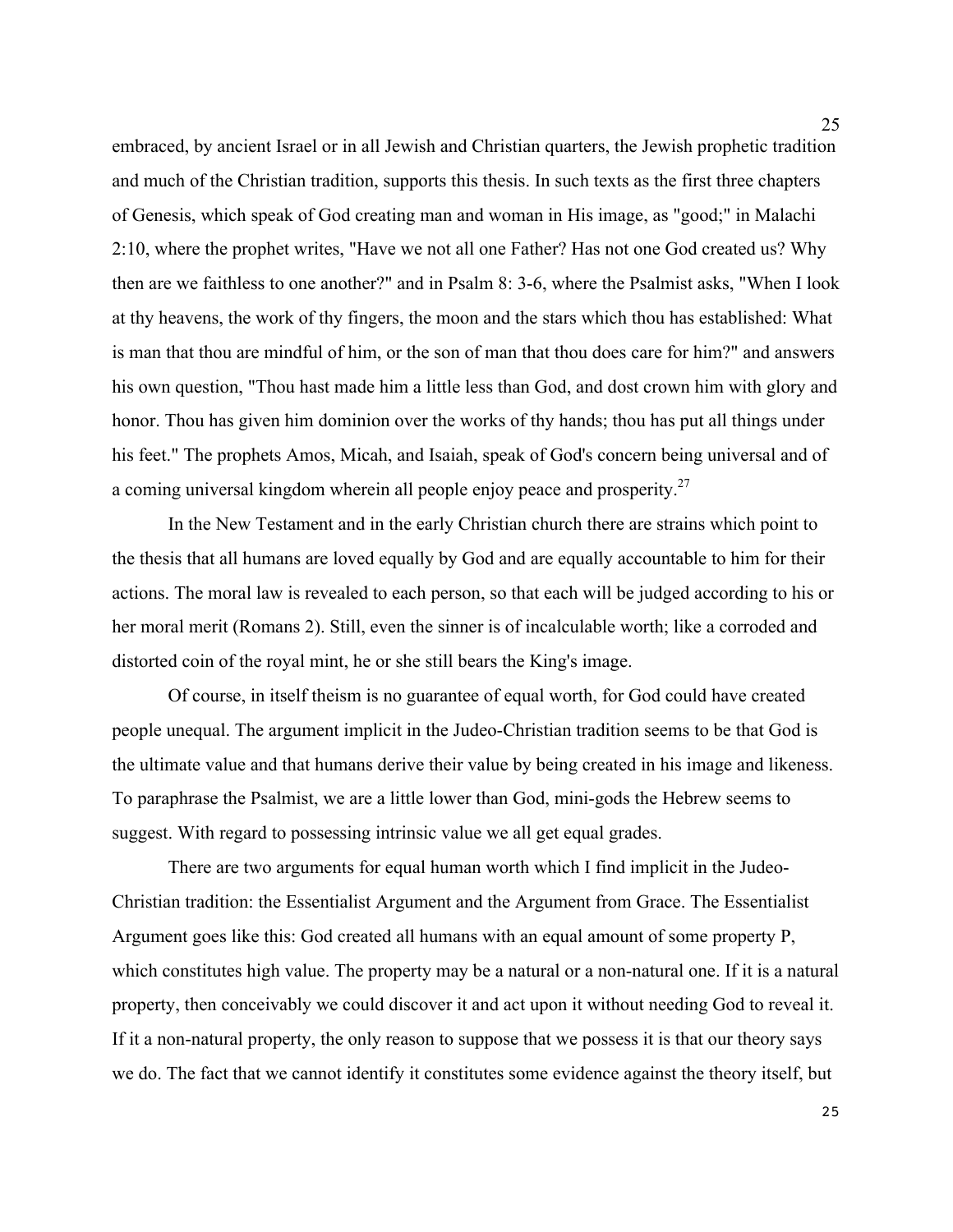if there are good reasons to accept the theory as a whole, one might be content to live humbly with this mystery. Since no empirical quality is had by all humans in the same quantity, the naturalistic picture seems foreclosed and the non-natural one wins by default.

The second argument which I find in the Judeo-Christian tradition is the Argument from Grace. Strictly speaking it is not an egalitarian argument, if egalitarianism means that each person has equal intrinsic worth. Here the actual value may be different in different people but grace compensates the differences. It raises the worst off until they are equal with the best off.

The Argument from Grace often makes use of the family metaphor, such as we find in Vlastos' article (above) - only in this case the family has a parent. God is the Heavenly Father, and we are all family, brothers and sisters to one another. As our Father, God loves us each equally and unconditionally, and wants his children to love each other. Each person does matter and matter equally, but not because of some innate property, but simply by virtue of God's gracious love.

The meaning of the Sermon on the Mount with its prescriptions to love even one's enemies, the Parable of the Good Samaritan, which enjoins recognizing people of despised groups as capable of moral grandeur, the Parable of the Prodigal Son, which teaches us to forgive and restore lost causes; is that God's grace triumphs over human difference, both moral and nonmoral, and raises each of us to an equal pinnacle of sanctity and dignity.

The Argument from Grace is a version of the divine command theory of ethics, though it does not entail reducing all morality to divine commands. Some moral duties may be based on human nature, while the duty to equal concern for the welfare of all persons may be a product of God's command. That is, morality may be a combination of divine commands and rational discoveries.

These two arguments can stand separately or together in making a case for the thesis of equal human rights based on equal human worth. That is, it is the God-relationship that provides the metaphysical basis for this thesis, whether the equality comes in at creation or whether it is due to grace.

Of course, I do not mean to imply that the Judeo-Christian tradition is the only logical

26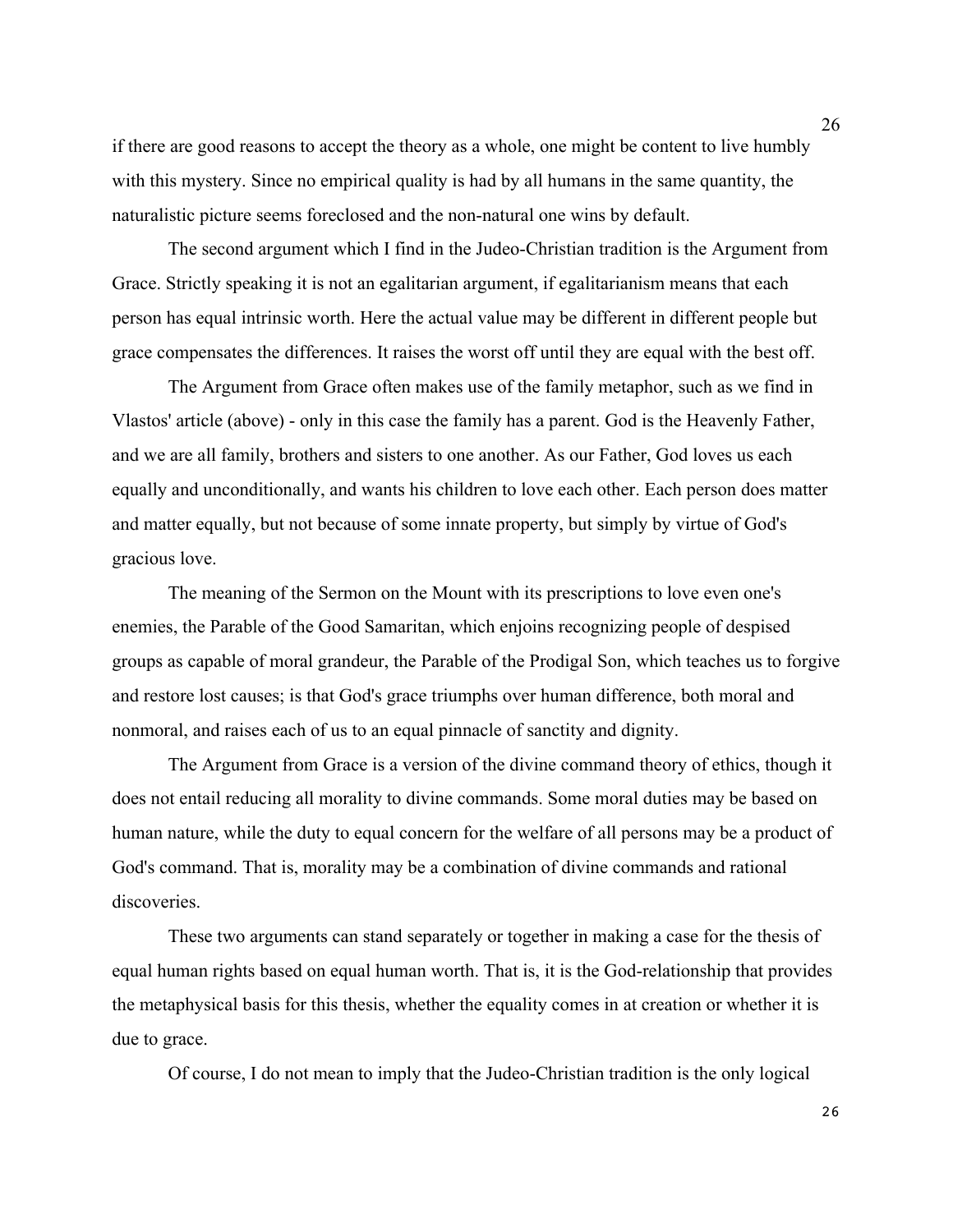basis for a doctrine of equal worth. I am simply pointing to the historic origins of our perspective. One could opt for a Stoic panentheism which maintains that all humans have within them a part of God, the logos spermatikos (the divinely rational seed). We are all part of God, chips off the old divine block, as it were. Other religious traditions, such as the Islamic and Hindu also have a notion of the divine origins and high worth of humanity. Perhaps a version of a Platonic system could do the trick as well.

The possibilities are frighteningly innumerable. My point is that you need some metaphysical explanation to ground the doctrine of equal worth, if it is to serve as a basis for equal human rights. It is not enough simply to assert, as philosophers like Dworkin do, that their egalitarian doctrines are "metaphysically unambitious." But, of course, there are severe epistemological difficulties with the kinds of metaphysical systems I have been discussing. My point has not been to defend religion. For purposes of this paper I am neutral on the question of whether any religion is true. Rather my purpose is show that we can't burn our bridges and still drive mack trucks over them. But, if we can't return to religion, then it would seem perhaps we should abandon egalitarianism and devise political philosophies that reflect naturalistic assumptions, theories which are forthright in viewing humans as differentially talented animals who must get on together.

# Conclusion

Secular egalitarian arguments for equal rights seem, at best, to be based on a posit of faith that all humans are of equal worth or that it is useful to regard them as such. They have not offered plausible reasons for their thesis, and, given the empirical consideration, inegalitarianism seems plausible. If my analysis of the subject is confirmed by fuller arguments, then there are only two choices for egalitarians and the rest of us: either secular inegalitarian moral/political systems or religious (or comparable metaphysical) systems.

I have suggested that secular egalitarians have inherited a notion of inviolability or intrinsic human worth from a religious tradition which they no longer espouse. The question is whether the kind of democratic ideals that egalitarians espouse can do without a religious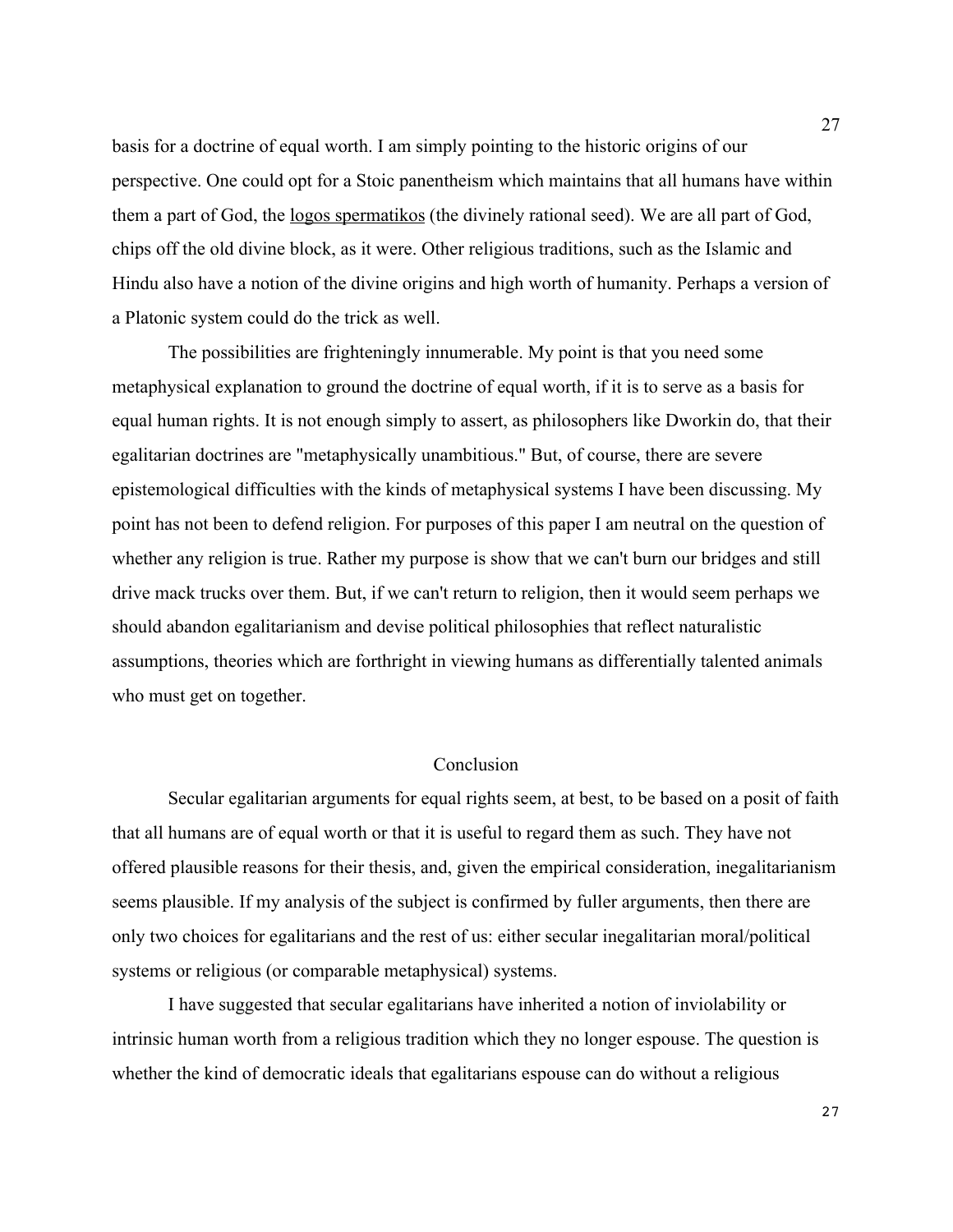tradition. If it cannot, then egalitarians may be living off the borrowed interest of a religious metaphysic, which (in their eyes) has gone bankrupt. The question is: Where's the capital?<sup>28</sup>

## Endnotes

 1. Among the most prominent recent works on equal human rights are: John Baker, Arguing for Equality (Verso, 1987); Maurice Cranston, What are Human Rights? (Taplinger, 1973); J. Finnis, Natural Law and Natural Rights (Clarendon Press, 1980); Alan Gewirth, Human Rights (University of Chicago, 1982); Ronald Dworkin, Taking Rights Seriously (Harvard University, 1977); Will Kymlicka, Contemporary Political Philosophy: An Introduction (Oxford University, 1990); Rex Martin, Rawls and Rights (University of Kansas, 1985); Tibor Machan, Individual Rights (Open Court, 1989); James Nickel, Making Sense of Human Rights (University of California, 1987); Ellen Frankl Paul, Fred Miller, and Jeffrey Paul, eds., Human Rights (Basil Blackwell, 1984); Robert Nozick, Anarchy, State and Utopia (Basic Books, 1974); John Rawls, A Theory of Justice (Harvard, 1971); Jeremy Waldron, ed., Theories of Rights (Oxford University, 1984); Carl Wellman, A Theory of Rights (Rowman and Allenheld, 1985) and Morton E. Winston, ed., The Philosophy of Human Rights (Wadsworth, 1989).

 2. Ronald Dworkin, "The Original Position," University of Chicago Law Review, 40, no. 3 (Spring 1973):532].

3. Jacques Maritain, The Rights of Man, (London, 1944) p. 37. For a good introduction to the significance of human rights see the introduction and readings in The Philosophies of Human Rights, ed. Morton Winston (Wadsworth, 1989). Mortimer Adler's statement is representative of contemporary egalitarians: "All human beings are equal as human. Being equal as humans, they are equal in the rights that arise from needs inherent in their common human nature. A constitution is not just if it does not treat equals equally. Nor is it just if it does not recognize the equal right of all to freedom - to be ruled as human beings should be ruled, as citizens, not as slaves or subjects." Aristotle for Everybody (Bantam, 1978), p. 114.

4. Will Kymlicka, Contemporary Political Philosophy (Oxford University Press, 1989), p. 4. Inegalitarianism is often dismissed as a crackpot idea that no self-respecting person would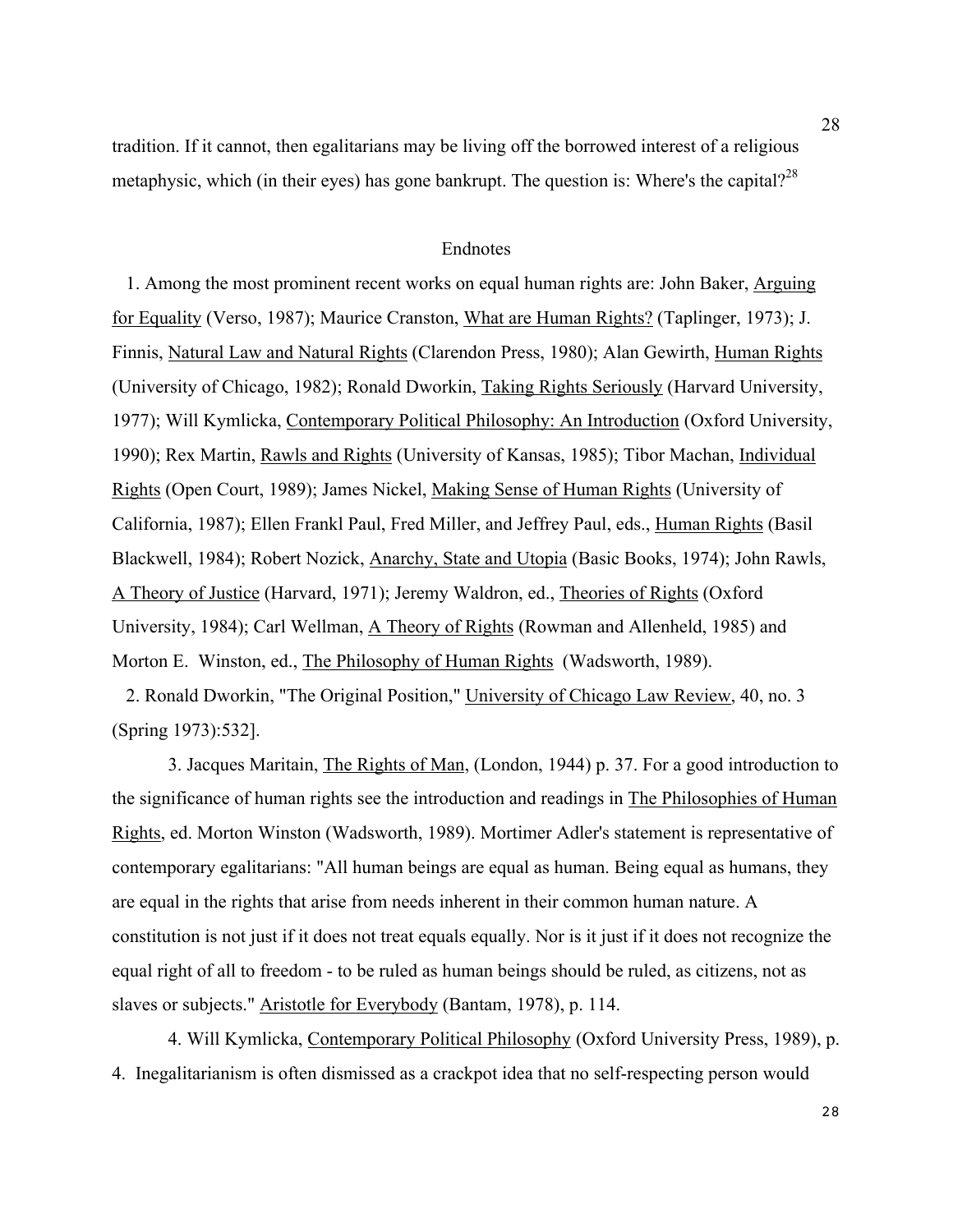seriously consider. In another work, as though to apply the coup de grace to inegalitarianism, Kymplicka notes, "Some theories, like Nazism, deny that each person matters equally. But such theories do not merit serious consideration." (Liberalism, Community and Culture (Oxford University Press, 1989), p. 40. In The End of Equality (Basic Books, 1992), Mickey Kaus writes, "I confess I had forgotten that social inegalitarians still existed in this country. Since writing the book I have encountered a few lively specimens. Still, I have confidence that they remain a small minority" (p. viii).

5. Ronald Green, Morality and Religion (Oxford University Press, 1988), p. 140. I have challenged Green's idea of moral equality in my article "Equality: The Concept and its Conceptions" in Behavior and Philosophy (forthcoming).

6. Ronald Dworkin, "The Original Position" University of Chicago Law Review, 40, no. 3 (Spring 1973): 532.

7. Thomas Hobbes, Leviathan (Bobbs-Merrill, 1958), ch. 10, p. 79f.

8. R. S. Peters and S. I. Benn, Social Principles and the Democratic State (George Allen and Unwin, 1959) ch 5; R. S. Peters, "Equality and Education," S. I. Benn and R. S. Peters, ""Justice and Equality," and Monroe Beardsley, "Equality and Obedience to Law" all in The Concept of Equality, W. T. Blackstone, ed. (Burgess Publishing Company, 1960). Benn and Peters recognize the negative character of their definition and appeal to the principle of relevance to fill in the positive content (Social Principles and the Democratic State, p. 111f). E. F. Carritt in Ethical and Political Thinking (Oxford, 1947), p. 156f writes, "Equality of consideration is the only thing to the whole of which men have a right, [and] it is just to treat men as equal until some reason, other than preference, such as need, capacity, or desert, has been shown to the contrary."

9. Ronald Dworkin, Taking Rights Seriously (Harvard, 1977), p. 184. In his response to Narveson's request for a supporting argument, Dworkin concedes that he has no argument to convince the skeptic regarding the "egalitarian plateau," but argues that rejecting it has such unwelcome consequences (such as class and caste systems), that we are justified in accepting it. He writes:

But it is...hard to conceive how any of us could think that it matters more, from any kind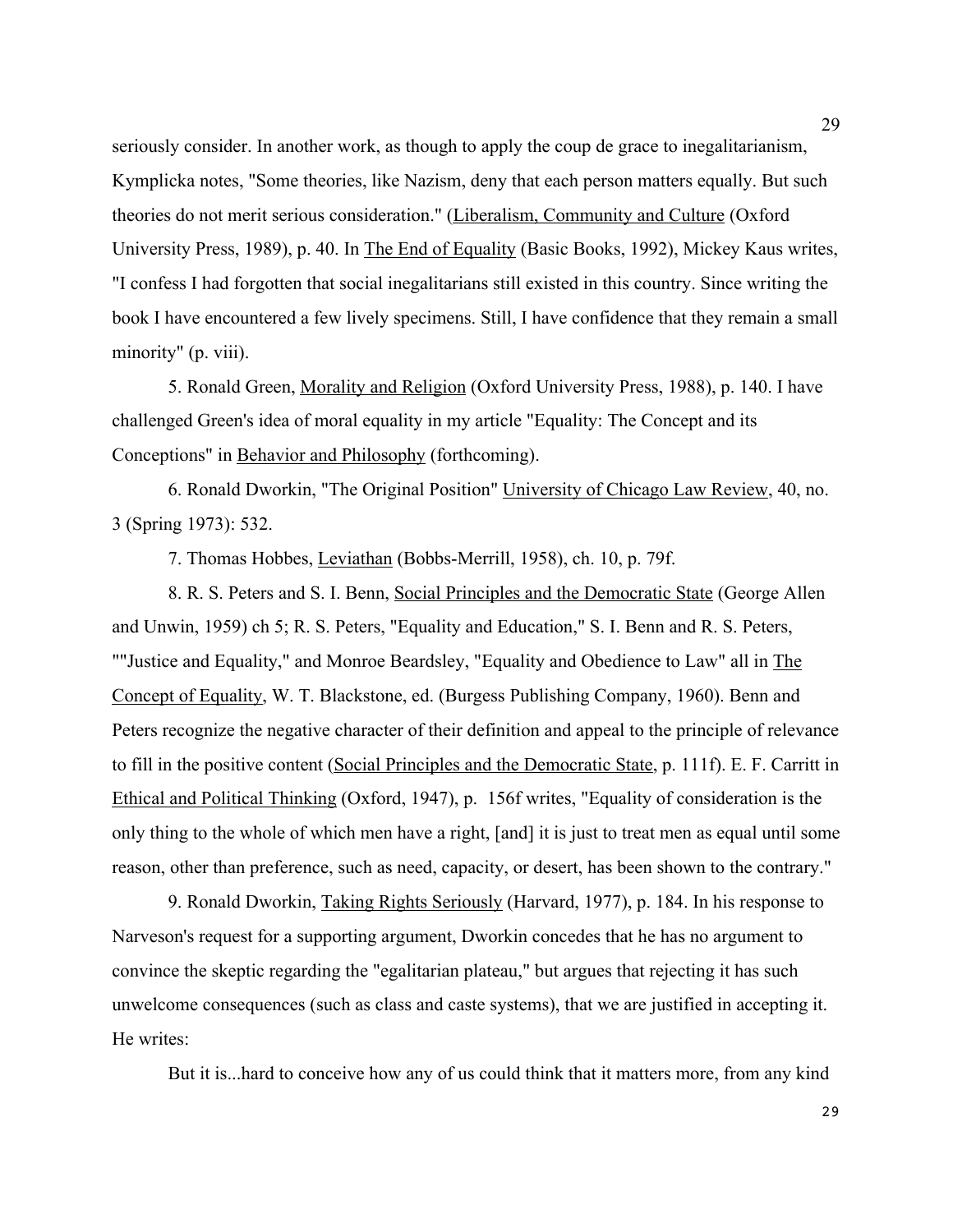of objective standpoint, how his life goes than anyone else's, if I am right in supposing that each of us thinks that the course of his own life has intrinsic importance. you might want to say, for example, that it is more important how your life goes because you are a more virtuous person. But your convictions about the importance of how your life goes are too deep - too fundamental - to permit this. Your belief provides you with a reason to consider whether to be virtuous, and where virtue lies, which means that you think it important how your life goes for some reason that in this way precedes your virtue. If so, then you cannot say that it is more important how you live for any reason drawn from your merit or the merit of your life, and no other kind of reason can plausibly distinguish you from anyone else who has a life to lead." ("Comment on Narveson: In Defense of Equality" in Social Philosophy & Policy vol. 1: 1983, p. 35).

Dworkin is clearly correct in stating that we deeply value our lives and do so prior to imputing moral criteria, but he is wrong if he thinks this must be the basis of political and social arrangements. It is a large step from (1) "I matter most to myself" and "everyone else matters most to him or herself" to (2) everyone should matter equally to the State, for when we enter into society, we bring in contractual and/or utilitarian considerations which have normative features of their own. And these normative features may well specify that some interests count more than others, that virtue be rewarded differentially, and that some individual contributions or abilities be valued over others.

10. Kai Nielsen, Equality and Liberty (Rowman and Allenheld, 1985), p. 23.

11. Nielsen elsewhere speaks of his view that vast discrepancies in life prospects should be corrected as a "very basic considered judgment (moral intuition)," making his view identical with Dworkin's. Op. cit. p. 8. Nielsen may differ from Dworkin only in emphasizing the role of choice in adopting his intuition. The question remains: what is the basis of the intuition that equality is intrinsically a good thing? Is it a natural intuition constitutive of the human condition, so that those who lack it are fundamentally deficient? Is the product of a religious system which holds that all humans are made in the image of God with infinite value? Is it an aesthetic principle - similar to a sense of symmetry or unity? If for a secularist it is bad that humans are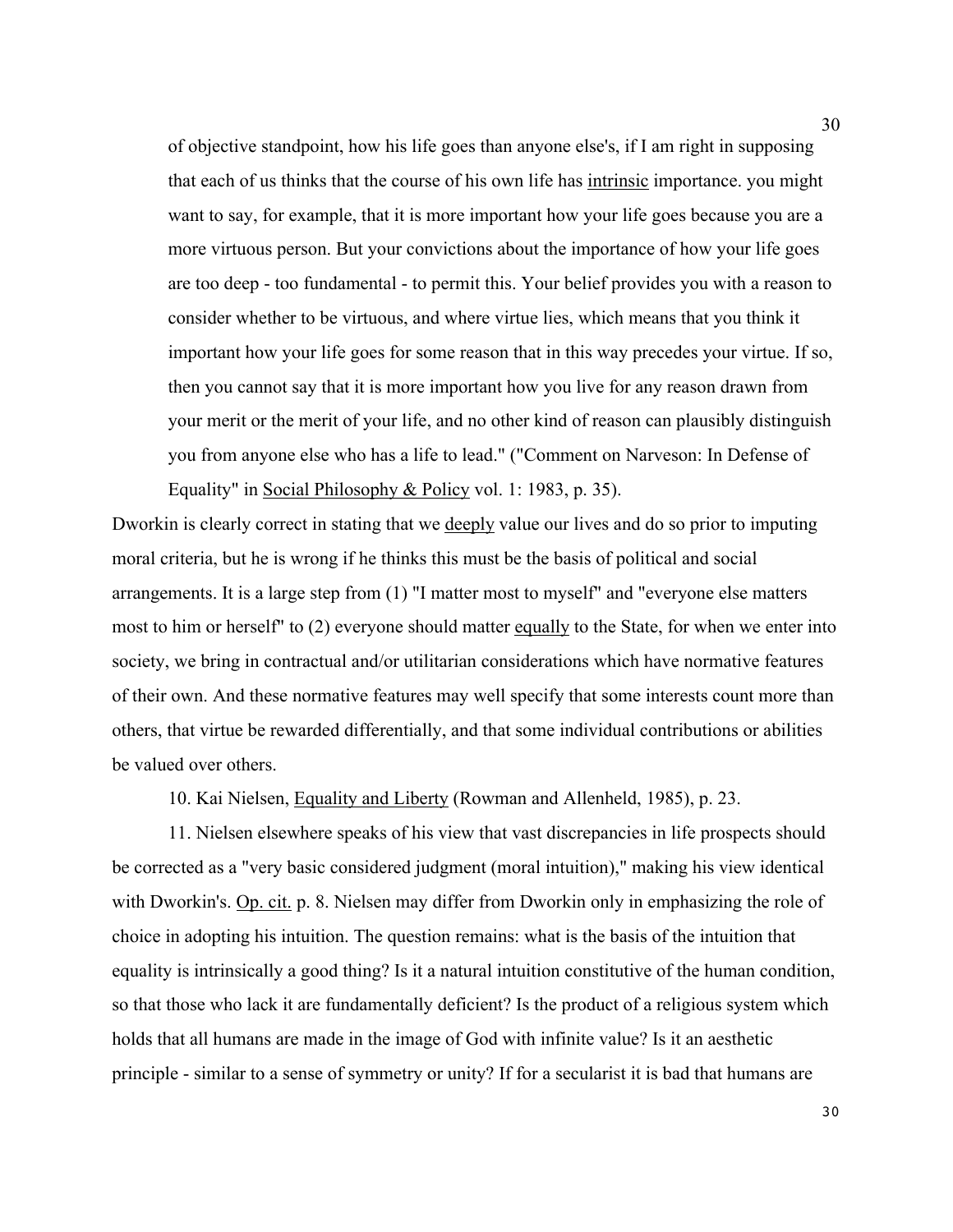unequal in ability, why is it not bad that humans and apes or dogs or mice are of unequal ability?

12. Kai Nielsen, Op. cit., p. 95.

13. Nozick in Anarchy, State and Utopia (Blackwell, 1874), p. ix. In this regard Jeffrie Murphy points out that Nozick's Lockean theory of original acquisition of property (Chapter 7) fails because it omits the theological assumptions that supported Locke's own theory. Nozick seeks to prevent hoarding of property first-comers, so he evokes "The Lockean Proviso" that there by "enough and as good left in common for others." His Lockean justification for this is that no one is worsened by this situation. But what Nozick fails to explain is why anyone should care whether anyone else's position is worsened. As Murphy says, "If nature is unowned and I am bound, why may I not simply say, 'Lucky me I got it all first and unlucky you who came too late' - and let it go at that? What right do you have with respect to unowned and morally virgin nature?" (Jeffrie Murphy, "Afterword: Constitutionalism, Moral Skepticism, and Religious Belief" in Constitutionalism, ed. Alan Rosenbaum (Greenwood Press, 1988), p. 247).

14. Tibor Machan, Individuals and Their Rights (Open Court, 1989), xxiv. For Machan's views on freedom of the will, see p. 14f.

15. David Gauthier, Morals By Agreement (Oxford University Press, 1986), pp. 55ff; 222. Gauthier seems to hold the Hobbesian idea that people are more or less equal in their ability to harm others, in their vulnerability to being harmed, and in their bargaining power, but I doubt this very much. The strong and clever can do more damage to others and have more to bring to the bargaining table.

16. Gregory Vlastos, "Justice and Equality," Social Justice, ed. Richard Brandt (Prentice-Hall, 1962), Reprinted in this volume.

17. Joel Feinberg, Social Philosophy (Prentice-Hall, 1973), p. 93f.

18. R. M. Hare, "Justice and Equality" in Justice and Economic Distribution, eds. John Arthur and William H. Shaw (Prentice-Hall, 1978). Thomas Nagel, "Equality" in Mortal Questions (Cambridge University Press, 1979) also holds such a position, though he is not a utilitarian.

19. For a cogent criticism of the uses of the doctrine of diminishing marginal utility for